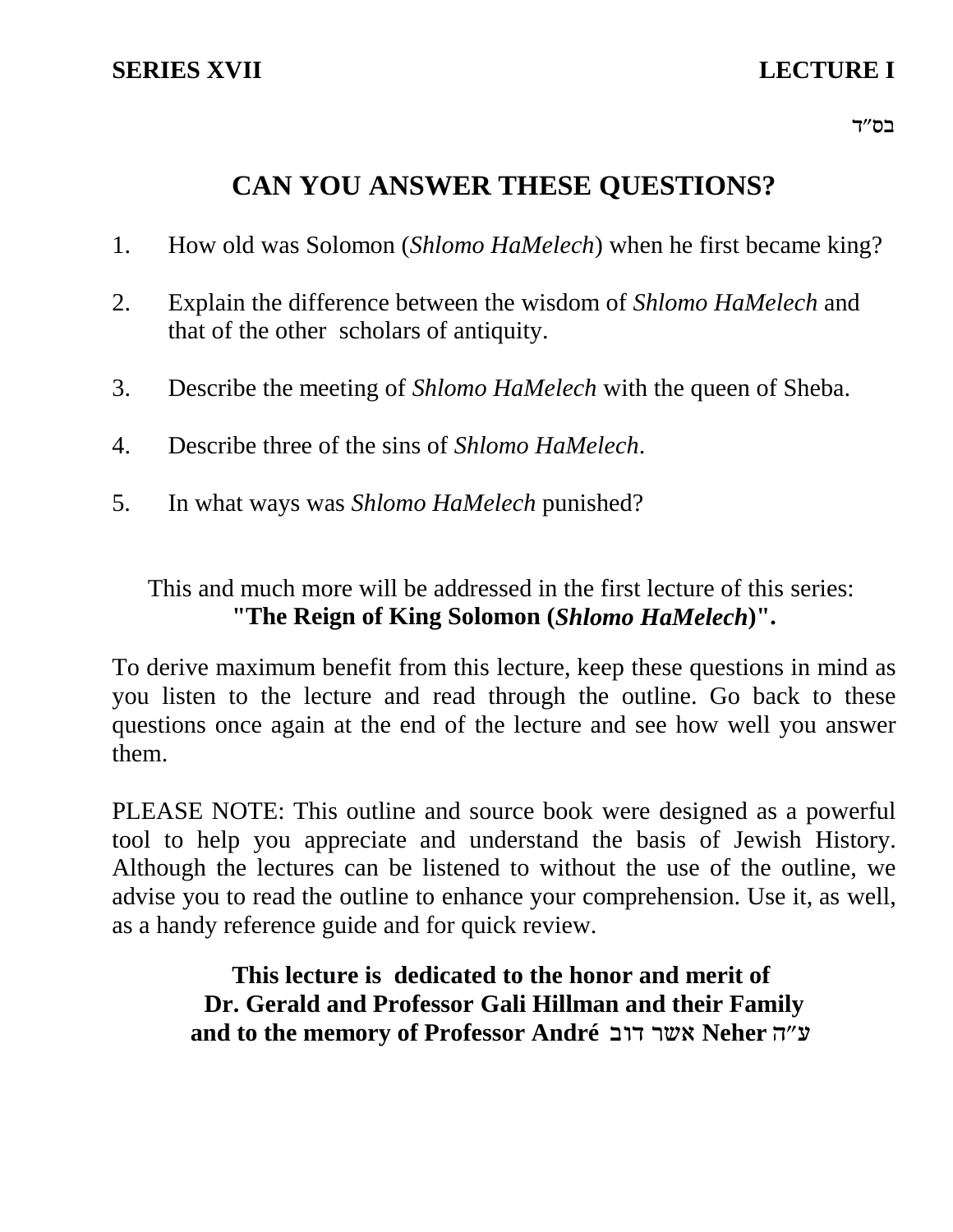#### THE EPIC OF THE ETERNAL PEOPLE Presented by Rabbi Shmuel Irons

#### Series XVII Lecture #1

#### THE REIGN OF KING SOLOMON (SHLOMO HAMELECH)

 $\mathbf{I}$ . The Wisdom and Wealth of Solomon

 $A_{\cdot}$ 

וַיַּאֲהָב שִׁלֹמֹה אֶת ד׳ לַלֵּכֶת בְּחִקּוֹת דָּוָד אַבְיו רַק בַּבַּמוֹת הוּא מְזַבֵּחָ וּמַקְטִיר: וַיֵּלֵךְ הַמֵּלֵךְ גִּבְעֹנָה  $(1)$ לְזְבֹּחַ שָׁם כִּי הִיא הַבָּמָה הַגִּדוֹלָה אֲלֵף עֹלוֹת יַעֲלֵה שִׁלֹמֹה עַל הַמְזְבֵּחַ הַהוּא: בִּגְבְעוֹן נִרְאָה ד' אֵל שִׁלֹמֹה בַּחֲלוֹם הַלַּיְלַה וַיֹּאמֶר אֵ–לֹהִים שָׁאֲל מָה אֶתֶּן לַךְ: וַיֹּאמֶר שָׁלֹמֹה אַתָּה עַשִׂיתַ עִם עַבְדִּךְ דָוִד אָבִי חֶסֶד גָרוֹל כַּאֲשֶׁר הָלַךְ לִפָּנֵיךְ בִּאֲמֶת וּבִצְדָקָה וּבִיִשְׁרַת לֵבָב עִמָּךְ וַתְּשָׁמָר לוֹ אֶת הַחֵסֶד הַגָּדוֹל הַזֵּה וַתִּתֵּן לוֹ בֵן יֹשֵׁב עַל כְּסְאוֹ כַּיּוֹם הַזֶּה: וְעַתָּה ד׳ אֵ-לֹהָי אַתָּה הִמְלַכְתָּ אֶת עַבְדִּךְ תַּחַת דַּוְד אָבִי וְאָנֹכִי נַעַר קַטֹן לֹא אַדע צֵאת וָבֹא: וְעַבְדְּךָ בְּתוֹךְ עַמְּךָ אֲשֶׁר בָּחָרִתָּ עַם רָב אֲשֶׁר לֹא יִמָּנָה וְלֹא יִסָפֵר מֵרֹב: וְנָתַתַּ לִעַבְדִּךְ לֵב שֹמֵעַ לְשִׁפֹּט אֶת עַמְךָ לְהַבְין בֵּין טוֹב לְרַע כִּי מִי יוּכַל לְשִׁפּט אֶת עַמְךָ הַכָּבֶד הַזֶּה: וַיִּיטַב הַדָּבָר בְּעֵינֵי אָ–דֹנָי כִּי שָׁאַל שְׁלֹמֹה אֶת הַדְּבָר הַזֶּה: וַיֹּאמֶר אֶ–לֹהִים אֵלְיו יַעַן אֲשֶׁר שָׁאַלְתָּ אֶת הַדְּבָר הַזֶּה וְלֹא שָׂאַלְתָּ לְךְ יָמִים רַבִּים וְלֹא שָׁאַלְתַּ לְךְ עֹשֶׁר וְלֹא שָׁאַלְתָּ נִפְשׁ אֹיְבֵיךְ וְשָׁאַלְתַּ לְךָ הַבְין לְשְׁמֹעַ מְשִׁפַּט: הִנֵּה עַשִׂיתִי כִּדְבְרֵיךְ הִנֵּה | נַתַּתִּי לִךְ לֵב חַכָם וַנַבוֹן אֲשֶׁר כִּמוֹךְ לֹא הַיָּה לְפָנֵיךְ וְאָחֲרֵיךְ לֹא יַקוּם כַּמוֹךְ: 「וֹגַם אֲשֶׁר לֹא שַׁאֲלְתַּ נַתַתִּי לַךְ גַּם עֹשֶׁר גַּם כִּבוֹד אֲשֶׁר לֹא הָיָה כָמוֹךְ אִישׁ בַּמְלַכְים כָּל יַמֵיךְ: וְאִם | תֵּלֵךְ בדרכי לשמר חקי ומצותי כאשר הלך דויד אביך והארכתי את ימיך: מלכים א ג: ג-יד

And Solomon loved the L-rd, walking in the statutes of David, his father; only he sacrificed and burned incense in high places. - And the king went to Gibeon to sacrifice there; for that was the great high place; a thousand burnt offerings Solomon offered upon that altar. In Gibeon the L-rd appeared to Solomon in a dream by night; and G-d said, Ask what I shall give you. And Solomon said, You have shown to Your servant David my father great mercy, because he walked before You in truth, and in righteousness, and in uprightness of heart towards You; and You have kept for him this great kindness, that You have given him a son to sit on his throne, as it is this day. And now, O L-rd my G-d, You have made Your servant king instead of David my father; and I am but a little child; - I know not how to go out or come in. And Your servant is in the midst of Your people which You have chosen, a great people, that cannot be numbered nor counted for multitude. Give, therefore, Your servant an understanding heart to judge Your people, that I may discern between good and bad; for who is able to judge this, Your so great a people? And the speech pleased the L-rd, that Solomon had asked this thing. And G-d said to him, Because you have asked this thing, and have not asked for yourself long life; neither have you asked riches for yourself; nor have you asked for the life of your enemies; but have asked for yourself understanding to discern judgment; Behold, I have done according to your words; lo, I have given you a wise and understanding heart; so that there was none like you before you, nor shall any like you arise after you. And I have also given you that which you have not asked, both riches, and honor; so that there shall not be any among the kings like you all your days. And if you will walk in My ways, to keep My statutes and My commandments, as your father David walked, then I will lengthen your days. **Kings I 3:3-14** 

לא היה לפניך – אפי׳ משה רבינו בחכמת הטבע לא היה כמוהו אבל בחכמת הא–להות היה  $(2)$ חכם יותר ממנו או פירושו לא היה לפניו במלכים: רש״י מלכים ג:יב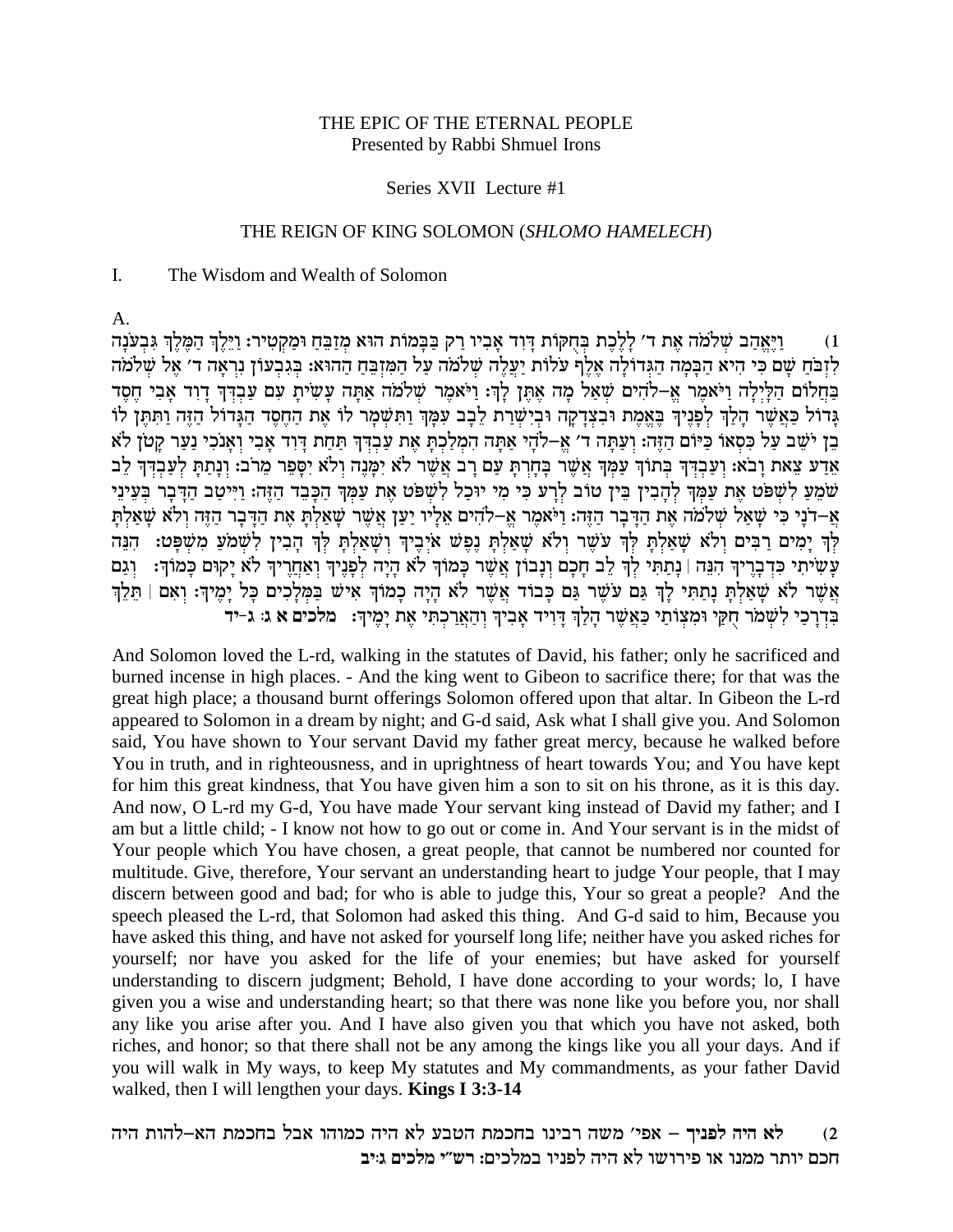... there was none like you before you: In regards to natural science, he was greater than even Moshe. Regarding theology, however, Moshe was greater than he. Or, perhaps, there was none like him amongst other kings. Rashi Kings I 3:12

אשר כמוך לא היה לפניך – באופן שתשיג את החכמה בכלל לכל מחלקותיה חכמה הטבעיית  $(3)$ והמדיניית והא–להית. מלבים שם

... there was none like you before you: In regards to comprehensive knowledge in all areas i.e. natural science, political science, and theology. Malbim ibid.

**B.** 

ויתן א–להים חכמה לשלמה ותבונה הרבה מאד ורחב לב כחול אשר על שפת הים: ותרב  $(1)$ חכמת שלמה מחכמת כל בני קדם ומכל חכמת מצרים: ויחכם מכל האדם מאיתן האזרחי והימן וְכַלְכֹּל וְדַרְדַע בְּנֵי מַחוּל וַיְהִי שָׁמוֹ בְכָל הַגּוֹיִם סַבִיב: וַיִּדַבֵּר שִׁלֹשֶׁת אֲלָפִים מַשַּׁל וַיִּהִי שִׁירוֹ חַמִשָּׁה וַאֲלֵף: וַיִּדְבֵּר עַל הַעֲצִים מִן הָאֲרֶז אֲשֶׁר בַּלְּבָנוֹן וְעַד הָאֲזוֹב אֲשֶׁר יֹצֵא בַּקִּיר וַיִּדְבֵּר עַל הַבְּהֶמָה וְעַל הַעוֹף וְעַל הַרֵמֵשׂ וְעַל הַדַּגִים: וַיַּבֹאוּ מִכָּל הַעַמִּים לְשָׁמֹעַ אֵת חָכְמַת שְׁלֹמֹה מֵאֵת כָּל מַלְכֵי הָאַרֵץ אֲשֶׁר שמעו את חכמתו: מלכים א היט-יד

And G-d gave Solomon wisdom and much understanding, and greatness of heart, as the sand that is on the sea shore. And Solomon's wisdom excelled the wisdom of all the people of the east, and all the wisdom of Egypt. For he was wiser than all men; than Ethan the Ezrahite, and Heman, and Kalcol, and Darda, the sons of Mahol; and his fame was in all the surrounding nations. And he uttered three thousand (teachings of) proverbs; and his songs were a thousand and (teachings of) five. And he spoke of trees, from the cedar tree that is in Lebanon to the hyssop that comes out of the wall; he spoke also of beasts, and of birds, and of creeping things, and of fishes. And there came of all people to hear the wisdom of Solomon, from all the kings of the earth, who had heard of his wisdom. **Kings I 5:9-14** 

ויתן א–להים – חוץ מחכמת ההנהגה שדבר בה עד הנה נתן א–להים חכמה לשלמה ותבונה  $(2)$ הרבה מאד – וכבר בארנו בפירוש ספר משלי בפרטות ההבדל בין חכמה ותבונה, בחכמה כלול כל חכמת המדות וכל ענינים שנופל עליהם טוב ורע ובתבונה כלולה החכמה העיונית שנופל עליה שם אמת ושקר, ורוחב לב – לדעת כל פרטי החכמות והתכונות ומיניהם אשר אין להם סוף: מלבים מלכים א ה:ט

And G-d gave Solomon wisdom and much understanding, and greatness of heart: Besides the practical wisdom of which was previously spoken [i.e. as in the case of the two harlots], G-d gave Solomon tremendous wisdom and discernment. We have already explained in detail, in our commentary to the Book of Proverbs, the distinction between "wisdom" and "discernment". "Wisdom" includes all areas of proper human conduct, all those areas that can be defined in terms of "good" or "evil". "Discernment" includes all areas of theoretical knowledge to which can applied the terms of "true" or "false". "Greatness of heart" refers to the ability of knowing all the infinite details of the various "wisdoms" and "discernments". Malbim Kings I 5:9

ותרב חכמת שלמה מחכמת כל בני קדם – שהיו מחוכמים בחכמת התכונה ודומיה וחכמת  $(3)$ מצרים שהיו חכמים בחכמת הטבע ומזגי הדברים עד שהיו יכולים להפך הדברים בלהטיהם: מלבים שם י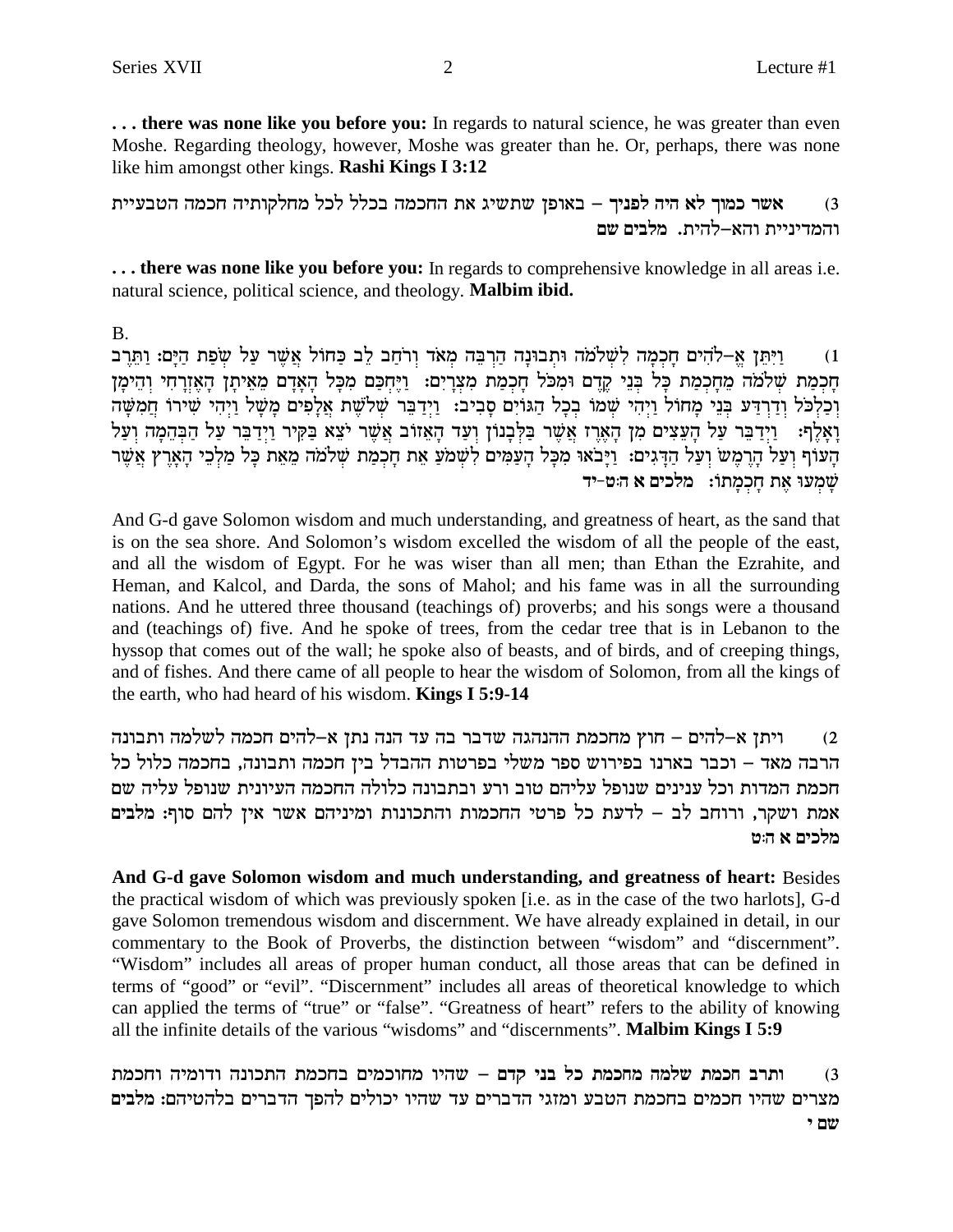And Solomon's wisdom excelled the wisdom of all the people of the east and all the wisdom of Egypt.: [The peoples of the east] were well schooled in the science of astronomy and other similar sciences. The Egyptians were schooled in the natural sciences and [understood] the internal make up of the various objects of nature and were therefore able to alter them by means of the occult arts. Malbim ibid. verse 10

ויחכם מכל האדם [מֵאֵיתָן הָאֵזְרָחִי וְהֵימַן וְכַלְכֹּל וְדַרְדַעָ בְּנֵי מַחוֹל] – שהם החכמים הגדולים  $(4)$ וחרטומים שהיו בזמנו, וכבר ידעת מה שדרשו חז"ל בזה, ועי' במהרי"א שבאר באורך ההבדל שבין חכמת שלמה ליתר החכמים, שעל שהיתה חכמתו בדרך הנס השיג הכל מן הקודם אל המאוחר בידיעה פתאומית לא בידיעה הדרגיית שלא תושג רק ע"י השגת החושים ובעמל ויגיעה וברב זמן ובריבוי ההוצעות והיא עלולה לטעות וא"א לו שישיג שרשי הדברים וצורותיהם העצמיים ולא השכלים המופשטים מחומר, ע"ש באורך: מלבים שם יא

For he was wiser than all men; [than Ethan the Ezrahite, and Heman, and Kalcol, and Darda, the sons of Mahol]: They were great savants and sorcerers in his time. You already know what our Sages expounded regarding this [verse]. See the commentary of Rav Yitzchak Abrabanel who explains at length the distinction between Solomon's wisdom and the wisdom of the other savants. Since his wisdom was acquired miraculously, he grasped everything, from beginning to end, instantaneously, not gradually. [Conventional wisdom] is acquired through using the senses after much toil and effort over a long period of time through many formats, and is often fraught with errors. In addition, it is impossible to grasp the true [spiritual] fundamentals and the [original spiritual] forms nor the intelligences (angels) that are removed from the physical world. See there for his elaboration. Malbim ibid. verse 11

מדרש אגדה בפסיקתא: מכל האדם, זה אדם הראשון, איתן האזרחי, זה אברהם, הימן, זה  $(5)$ משה, וכלכל, זה יוסף, ודרדע, זה דור המדבר, מחול, שנמחל להם על מעשה העגל: רש״י שם יא

For he was wiser than all men; than Ethan the Ezrahite, and Heman, and Kalcol, and Darda, the sons of Mahol: According to the Midrash Pesikta, "than all men (adam)" refers to Adam HaRishon, the first man. "Ethan the Ezrahite" refers to Abraham. "Heman" refers to Moshe. "Kalcol" refers to Joseph. "Darda" refers to the generation of the desert. "Mahol" refers to the fact that their sins were forgiven ("mahol") in the aftermath of the incident of the Golden Calf. Rashi ibid. verse 11

שלשת אלפים משל – שלשת למודי משלות, שלש פעמים כתוב ׳משלי שלמה׳ בספר משלי.  $(6)$ ויהי שירו חמשה – שלשה אלה, ושיר השירים, וקהלת. ואלף – בכל אחד כדי הוא ללמוד. ומדרש אגדה (ערובין כא:): שהיה אומר בכל פסוק שלשת אלפים משל, ועל כל משל, אלף וחמשה טעמים: רש"י שם יב

And he uttered three *(alafim)* thousand *(teachings of)* proverbs: Three teachings in the form of proverbs. Three times is it written, "the proverbs of Solomon" in the Book of Proverbs. And his songs were a thousand (elef) and (teachings of) five: This refers to the three above mentioned as well as the Song of Songs (Shir HaShirim) and Ecclesiastes (Koheles). Thousand (teachings of): The purpose of each one was in order to teach. According to the Midrash Agadata (Midrash BaMidbar Rabbah 19:3 and Eiruvin 21b) he would utter three thousand proverbs for every single word of the Torah and one thousand and five reasons for every single proverb (word of the Scribes). Rashi ibid. verse 12

3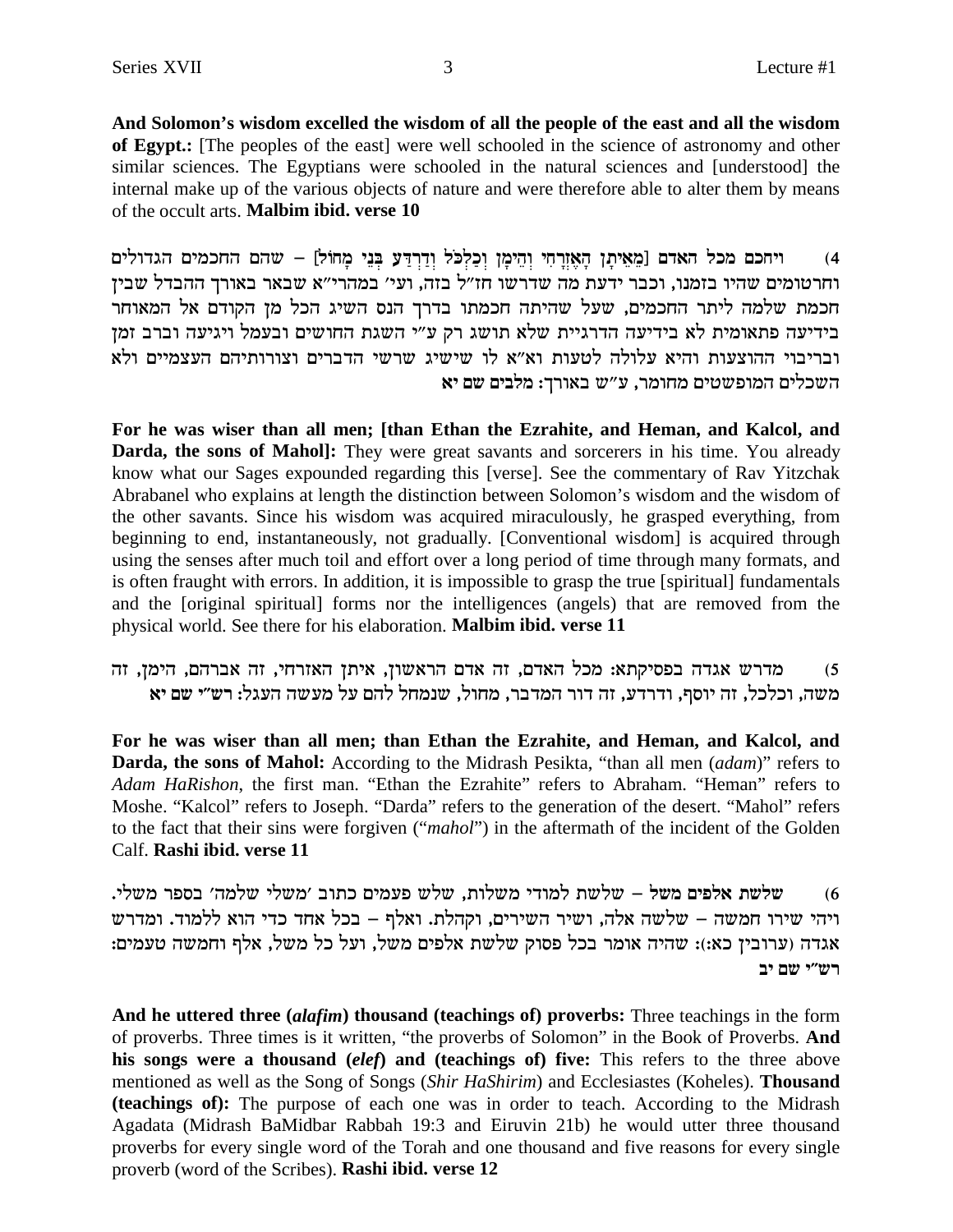ויהי שירו חמשה ואלף – הוא ספר שה"ש שנחלק לחמשה שירים ושיר האחרון המתחיל אחות  $(7)$ לנו קטנה שאומר שם איש יביא בפריו אלף כסף, האלף לך שלמה נקרא שיר האלף, כמו שבארנו זאת ת"ל בפי' שירי הנפש: מלבים שם יב

And his songs were a thousand (elef) and (teachings of) five: This is referring to the Book of Shir HaShirim which is divided into five songs. The last song which begins with the words (ibid. 8:8), "We have a little sister," which contains the phrases, "Every one for his fruit was to bring one thousand pieces of silver." and "O Solomon, must have one thousand," (ibid. 11 and 12) is referred to as "the song of a thousand", as I explained in my commentary to Shir HaShirim. Malbim ibid. verse 12

וידבר – גם חבר חבורים רבים על חכמת הטבע שבם דבר על הצומח בכל מיניו, מן הארז עד  $(8)$ האזוב, וכן בחכמת הבע"ח לכל מיניהם, ההולך על ארבע, והמעופף והשוחה במים, והרמש שכולל האמפיביאן וגם הרמשים הקטנים: מלבים שם יג

And he spoke of trees, from the cedar tree that is in Lebanon to the hyssop that comes out of the wall; he spoke also of beasts, and of birds, and of creeping things, and of fishes. Solomon also composed many scientific works in which he explained all the various forms of plant life, from the cedar to the hyssop, as well as works explaining the various forms of animal life which includes those that walk on [the land on] all fours, bird life, and aquatic life as well as creatures that creep which includes amphibians and insects. Malbim ibid. verse 13

## $C_{\cdot}$

וּמַלְכָּת שִׁבָא שֹׁמַעַת אֵת שֵׁמַע שָׁלֹמֹה לְשֵׁם ד' וַתַּבֹא לְנָסֹתוֹ בְּחִידוֹת: [תַּבֹא יְרוּשַׁלַמָה בְּחַיִל  $(1)$ כָּבֵד מְאֹד גִּמַלִּים נֹשְׂאִים בִּשָּׂמִים וְזָהָב רַב מְאֹד וְאֵבֵן יִקְרָה וַתְּבֹא אֵל שִׁלֹמֹה וַתִּדַבֵּר אֵלְיו אֶת כָּל אֲשֶׁר הַיָּה עִם לְבָבָה: [יַיְּגֶד לַה שְׁלֹמֹה אֶת כָּל דְּבָרֵיהָ לֹא הָיָה דָבָר נֵעְלָם מְן הַמֶּלֶךְ אֲשֶׁר לֹא הִגְיד לַהּ: וַתֲרֶא מַלְכַּת שִׁבָא אֶת כָּל חָכְמַת שָׁלֹמֹה וְהַבַּיִת אֲשֶׁר בָּנָה: וּמַאֲכַל שָׁלְחָנוֹ וּמוֹשַׁב עֲבָדִיו וּמַעֲמַד מִשָּׁרִתָיו וּמַלְבְּשֵׁיהֵם וּמַשְׁקֵיו וְעֹלָתוֹ אֲשֶׁר יַעֲלֵה בֵּית ד׳ וְלֹא הָיָה בָהּ עוֹד רוּחַ: וַתֹּאמֶר אֵל הַמֵּלֵךְ אֱמֶת הָיָה הַדַּבַר אֲשֶׁר שַׁמַעְתִּי בְּאַרְצִי עַל דְּבַרִיךְ וְעַל חַכְמַתֵךְ: וְלֹא הָאֱמְנִתִּי לַדְּבַרִים עַד אֲשֶׁר בַּאתִי וַתְּרָאֵינַה עיני והנה לא הגד לי החצי הוספת חכמה וטוב אל השמועה אשר שמעתי: אשרי אנשיר אשרי עבדיך אלה העמדים לפניך תמיד השמעים את חכמתך: יהי ד׳ א–להיך ברוך אשר חפץ בך לתתך על כִּסָא יִשְׂרָאֵל בְּאֲהָבָת ד׳ אֶת יִשְׂרָאֵל לְעַלָם וַיִּשִׂימֵךְ לְמָלֶךְ לַעֲשׂוֹת מִשָּׁפַּט וּצְדָקָה: וַתִּתַּן לְמֵלֶךְ מֵאָה וְעֲשְׂרִים | כִּכַּר זַהֲב וּבְשָׂמִים הַרִבֵּה מָאֹד וְאָבֶן יִקְרָה לֹא בָא כִבֹּשֵׂם הַהוּא עוֹד לַרֹב אֲשֶׁר נַתְנַה מַלִכַּת שִׁבַא לַמֲלֵךְ שָׁלֹמֹה: וְגַם אֲנִי חִירַם אֲשֶׁר נַשָּׂא זַהָב מֵאוֹפִיר הֶבִיא מֵאֹפִיר עֲצֵי אֲלִמְגִּים הַרבֶּה מִאֹד וְאֶבֵן יְקַרָה: וַיַּעֲשׂ הַמֶּלֶךְ אֶת עֲצֵי הָאַלְמִגִּים מִסְעַד לְבֵית ד׳ וּלְבֵית הַמֶּלֶךְ וְכִנּרוֹת וּנִבְלִים לַשַּׁרִים לֹא בָא כֶן עֲצֵי אַלְמְגִים וְלֹא נַרְאָה עַד הִיּוֹם הַזָּה: וְהַמְּלֹךְ שָׁלֹמֹה נַתַן לְמַלְכַּת שַׁבָּא אֶת כַּל חִפְצַה אֲשֶׁר שַׁאֲלָה מִלְּבַד אֲשֶׁר נָתַן לָה כִּיַד הַמֶּלֶךְ שִׁלֹמֹה וַתֵּפֶן וַתֵּלֶךְ לְאַרְצָה הִיא וַעֲבָדֶיהָ: וַיִּהִי מִשְׁקַל הַזָּהָב אֲשֶׁר בָּא לְשָׁלֹמֹה בִּשָּׁנָה אֶחָת שֵׁשׁ מֵאוֹת שָׁשִּׁים וָשֵׁשׁ כִּכַּר זָהָב: לְבַד מֵאֲנִשֵׁי הַתָּרִים וּמִסְחַר הָרֹכִלִים וְכָל מַלְבֵי הערב ופחות הארץ: מלכים א יא-טו

And when the queen of Sheba heard of the fame of Solomon and what he had done in the name of the L-rd, she came to test him with difficult questions (riddles). - And she came to Jerusalem with a very great retinue, with camels that carried spices, - and much gold, and precious stones; and when she came to Solomon, she told him all that was in her heart. And Solomon answered all her questions; there was nothing hidden from the king, which he did not tell her. And when the queen of Sheba had seen all Solomon's wisdom, and the house that he had built, And the food of his table, and the sitting of his servants, and the attendance of his ministers, and their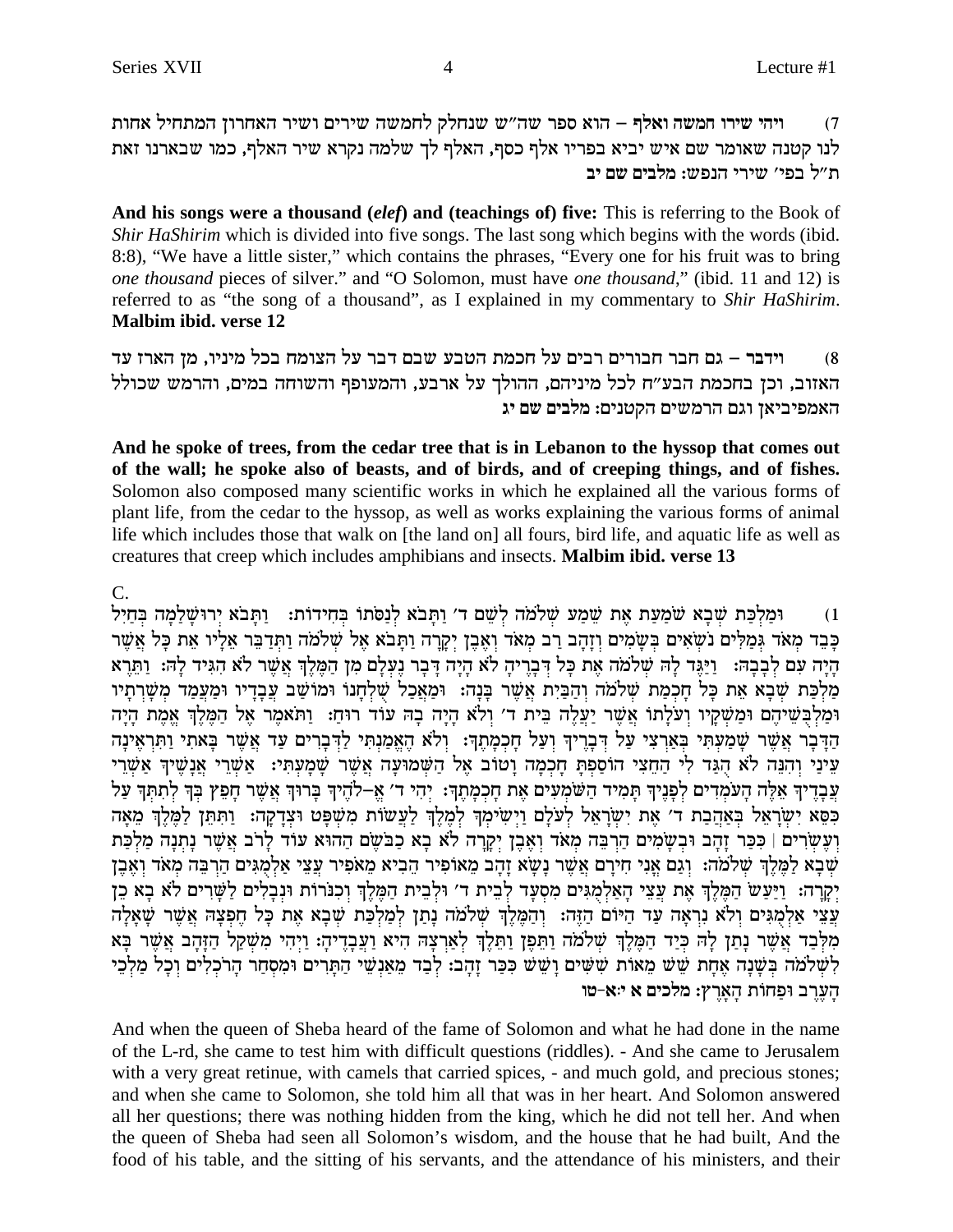clothing, and his cupbearers, and his ascent by which he went up to the house of the L-rd; there was no more spirit in her. And she said to the king, It was a true report that I heard in my own land of your acts and of your wisdom. But I did not believe the words, until I came, and my eyes saw it; and, behold, the half was not told me; your wisdom and prosperity exceeds the fame which I heard. Happy are your men, happy are these your servants, who stand continually before you, and who hear your wisdom. Blessed be the L-rd your G-d, who delighted in you, to set you on the throne of Israel; because the L-rd loved Israel forever, therefore he made you king, to do judgment and justice. And she gave the king a hundred and twenty talents of gold, and of spices very great store, and precious stones; there came no more such abundance of spices as these which the queen of Sheba gave to king Solomon. - And also the fleet of Hiram, that brought gold from Ophir, brought in from Ophir a great amount of almug wood, and precious stones. And the king made of the almug wood pillars for the house of the L-rd, and for the king's house, lyres also and lutes for singers; there came no such almug wood, nor were seen to this day. - And king Solomon gave to the queen of Sheba all her desire, whatever she asked, besides that which Solomon gave her of his royal bounty. And she turned and went to her own country, she and her servants. - And the weight of the gold that came to Solomon in one year was six hundred sixty six talents of gold, Besides what he had from the traders, and from the commerce of the spice merchants, and from all the kings of Arabia, and from the governors of the land. Kings I  $10:1 - 15$ 

א״ר שמואל בר נחמני א״ר יונתן: כל האומר מלכת שבא אשה היתה אינו אלא טועה, מאי  $(2)$ מלכת שבא? מלכותא דשבא. בבא בתרא טו:

R.Shmuel b. Nahmani said in the name of R. Yonathan: Whoever says that the Malkath [queen] of Sheba was [merely] a woman [the wife of the king] is in error; the word malkath here means the [head of the] kingdom of Sheba. Bava Basra 15b

כי הנני מקים רעה מתוך ביתך נתקיים בנבוכדנצר שבא מזרע דוד הנקרא ארי, דהיינו  $(3)$ כששכב שלמה אצל מלכת שבא נתעברה, ומזה הזרע יצא נבוכדנצר. של"ה הקדוש, מסכת תענית דרוש לפרשת מטות

The verse (Samuel II 12:11), "Behold, I will raise up evil against you from your own house," became fulfilled through Nebuchadnezzar who was descended from David who was referred to as a lion. (see Lamentation 3:10) This came about because Shlomo had relations with the queen of Sheba. Nebuchadnezzar was descended from that union. Sheloh, Mesechta Taanis, Drush L'Parshas Mattos

ויהי – תכלית ספורים האלה הוא לספר איך נתקיים בו הבטחת ד׳, אם במתנת החכמה, אם  $(4)$ בכבוד אם בעושר, וספר מענין עשרו שבכל שנה בא לו זהב רב תרס"ו ככר, ולפמ"ש הרי"א שמשקל הככר הוא י"ב אלף ג' מאות דוקאטי ווינעציאניש בא לו בשנה שמונה מיליאן קצ"ט אלפים שמונה מאות דוקאטי:

The purpose of all of these accounts is to relate how G-d's promises were fulfilled in regards to [Solomon's] wisdom, glory and wealth. Regarding his wealth, Scripture relates how he received an enormous amount of gold each year, some six hundered and sixty six talents (kikar) worth. According to Rav Yitzchak Abarbanel, one talent (kikar) is worth twelve thousand and three hundred Venician ducats. The sum total, then was 8,191,800 ducats. Malbim Kings I 10:14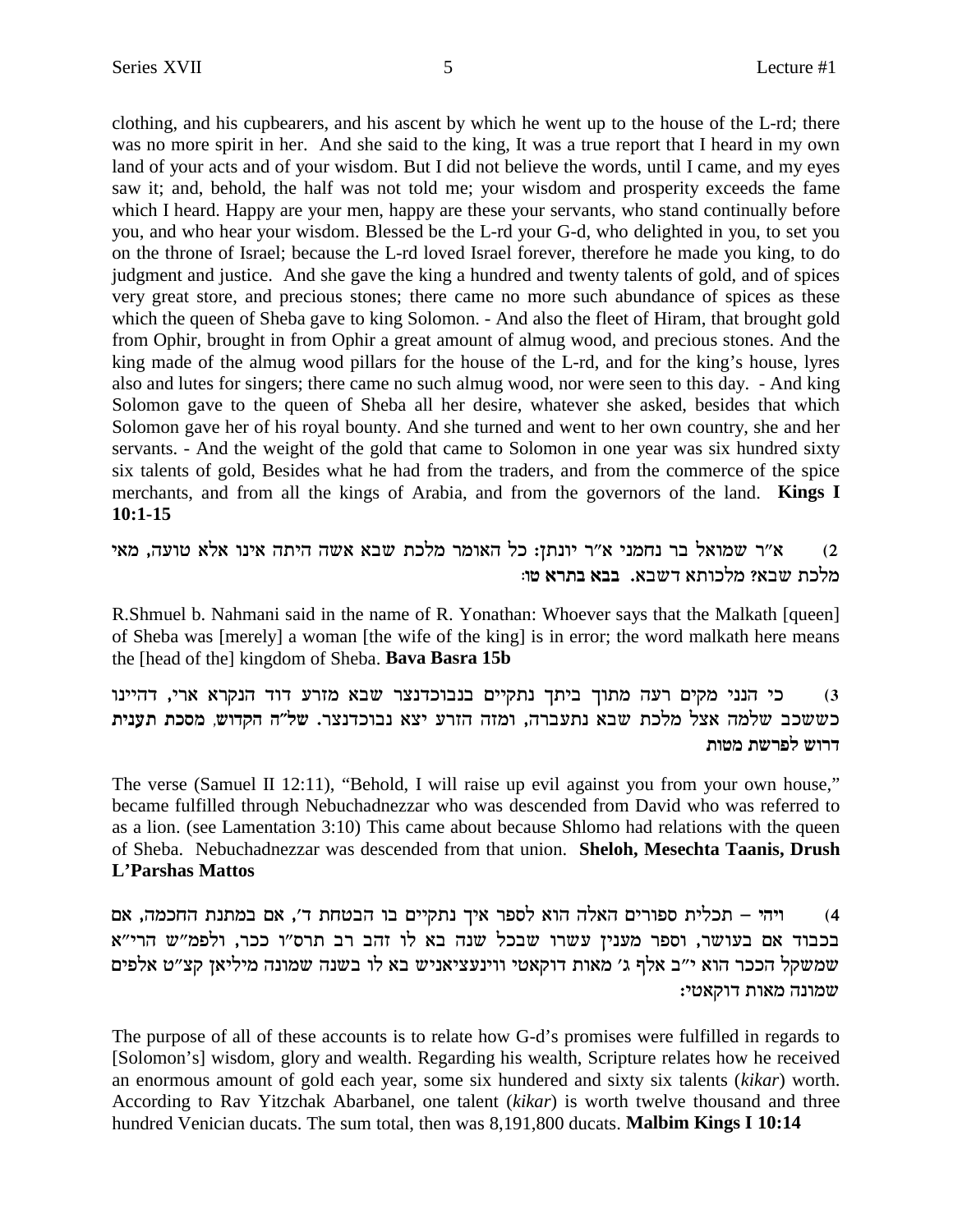D.

וַיַּעַשׂ הַמֵּלֵךְ כִּסֵא שֶׁן גַּדוֹל וַיִּצַפֶּהוּ זַהַב מוּפַז: שֵׁשׁ מַעֲלוֹת לַכִּסֶה וְרֹאשׁ עַגֹל לַכְסֶה מֵאַחֲרִיו וְיַדֹת מִזֶּה וּמִזֵּה אֵלْ מִקוֹם הַשַּׁבֵת וּשִׁנַיִם אֲרָיוֹת עמִדִים אֵצֶל הַיָּדוֹת: וּשְׁנֵים עָשָׂר אֲרָיִים עמְדִים שָׁם עַל שֵׁשׁ המעלות מזה ומזה לא נעשה כן לכל ממלכות: וכל כלי משקה המלך שלמה זהב וכל כלי בית יער הַלְּבָנוֹן זַהַב סָגוּר אֵין כֵּסֵף לֹא נַחְשַׁב בִּימֵי שָׁלֹמֹה לְמְאוּמָה: כִּי אֲנִי תַרְשִׂישׁ לַמֵּלֶךְ בַּיָם עִם אֲנִי חִירַם אַחַת לְשָׁלֹשׁ שָׁנִים תַּבוֹא | אֲנִי תַרְשִׁישׁ נֹשְׂאֵת זָהָב וָכֵסֵף שֵׁנְהַבִּים וְקֹפִים וְתִכִּיִּים: מלכים א יוּיח-כב

Moreover the king made a great throne of ivory, and overlaid it with the finest gold. The throne had six steps, and the top of the throne was round behind; and there were arm rests on either side on the place of the seat, and two lions stood beside the arm rests. And twelve lions stood there on one side and on the other upon the six steps; the like of it was never made in any kingdom. And all king Solomon's drinking utensils were of gold, and all the utensils of the House of the Forest of Lebanon were of pure gold; none were of silver; it was accounted for nothing in the days of Solomon. For the king had at sea a fleet of Tarshish with the fleet of Hiram; once in three years came the fleet of Tarshish, bringing gold, and silver, ivory, and apes, and peacocks. And king Solomon exceeded all the kings of the earth for riches and for wisdom. Kings I 10:18-22

Ε.

וַיִּתֵּן הַמֵּלֵךְ אֶת הַכֵּסֵף בִּירוּשָׁלַם כַּאֲבַנִים וָאֶת הָאֲרַזִים נַתַּן כַּשִּׁקַמִים אֲשֶׁר בַּשִּׁפֵלַה לַרֹב: מלכים א יוכז

And the king made silver as common in Jerusalem as stones, and cedar as common as the sycamore trees that are in the lowland, because of their abundance. Kings I 10:27

 $F_{\perp}$ 

וַיִּגְדַּל הַמֶּלֶךְ שְׁלֹמֹה מִכֹּל מַלְכֵי הָאָרֶץ לְעֹשֶׁר וּלְחָכְמָה: וְכָל הָאָרֶץ מְבַקְשִׁים אֶתפְּנֵי שָׁלֹמֹה לִשְׁמֹעַ אֶתחְכְמְתוֹ אֲשֶׁר נְתַן אֶ–לֹהִים בְּלְבּוֹ: וְהֵמָּה מְבִאִים אִישׁ מִנְחָתוֹ כְּלֵי כֶסֶף וּכְלֵי זָהָב וּשְׁלְמוֹת וְנֵשֶׁק וּבְשֵׂמִים סוּסִים וּפַרְדִים דְבָר שֵׁנָה בְּשֵׁנָה: מַלְכִים אַ יּכִג-כָה

And king Solomon exceeded all the kings of the earth for riches and for wisdom. And all the earth sought Solomon, to hear his wisdom, which G-d had put in his heart. And they brought every man his gift, utensils of silver, and utensils of gold, and garments, and armor, and spices, horses, and mules, a rate year by year. **Kings I 10:23-25** 

Π. Solomon's Military

וַיֶּאֱסֹף שְׁלֹמֹה רֶכֶב וּפָרָשִׁים וַיְהִיּ–לוֹ אֶלֶף וְאַרְבַּע-מֵאוֹת רֶכֶב וּשָׁנֵים–עָשָׂר אֵלֵף פָּרָשִׁים וַיַּנְחֵם כו בִּעֲרֵי הָרֵכֶב וְעָם–הַמֶּלֵךְ בִּירוּשָׁלַם: . . . וּמוֹצָא הַסּוּסִים אֲשֶׁר לְשָׁלֹמֹה מִמְצְרַיִם וּמִקְרָה סֹחֲרֵי הַמֵּלֵךְ יִקְחוּ מִקְוֵה בִּמְחִיר: ۚ וַתַּעֲלֶה וַתֵּצֵא מֶרְכָּבָה מִמִּצְרַיִם בְּשֵׁשׁ מֵאוֹת כֶּסֶף וְסוּס בַּחֲמִשִּׁים וּמֵאָה וְכֵן לְכָל מַלְבֵי החתים ולמלכי ארם בידם יצאו: מלכים א יכו,כח-כט

And Solomon gathered together chariots and horsemen; and he had a thousand and four hundred chariots, and twelve thousand horsemen, whom he placed in the cities for chariots, and with the king at Jerusalem.... And Solomon had horses brought from Egypt, and from Keve (the produce of their herds); the king's traders received them from Keve (the herds) at a price. And a chariot could be imported from Egypt for six hundred shekels of silver, and a horse for a hundred and fifty; and so they were exported to the kings of the Hittites, and to the kings of Aram, through the traders. Kings I 10:26, 28-29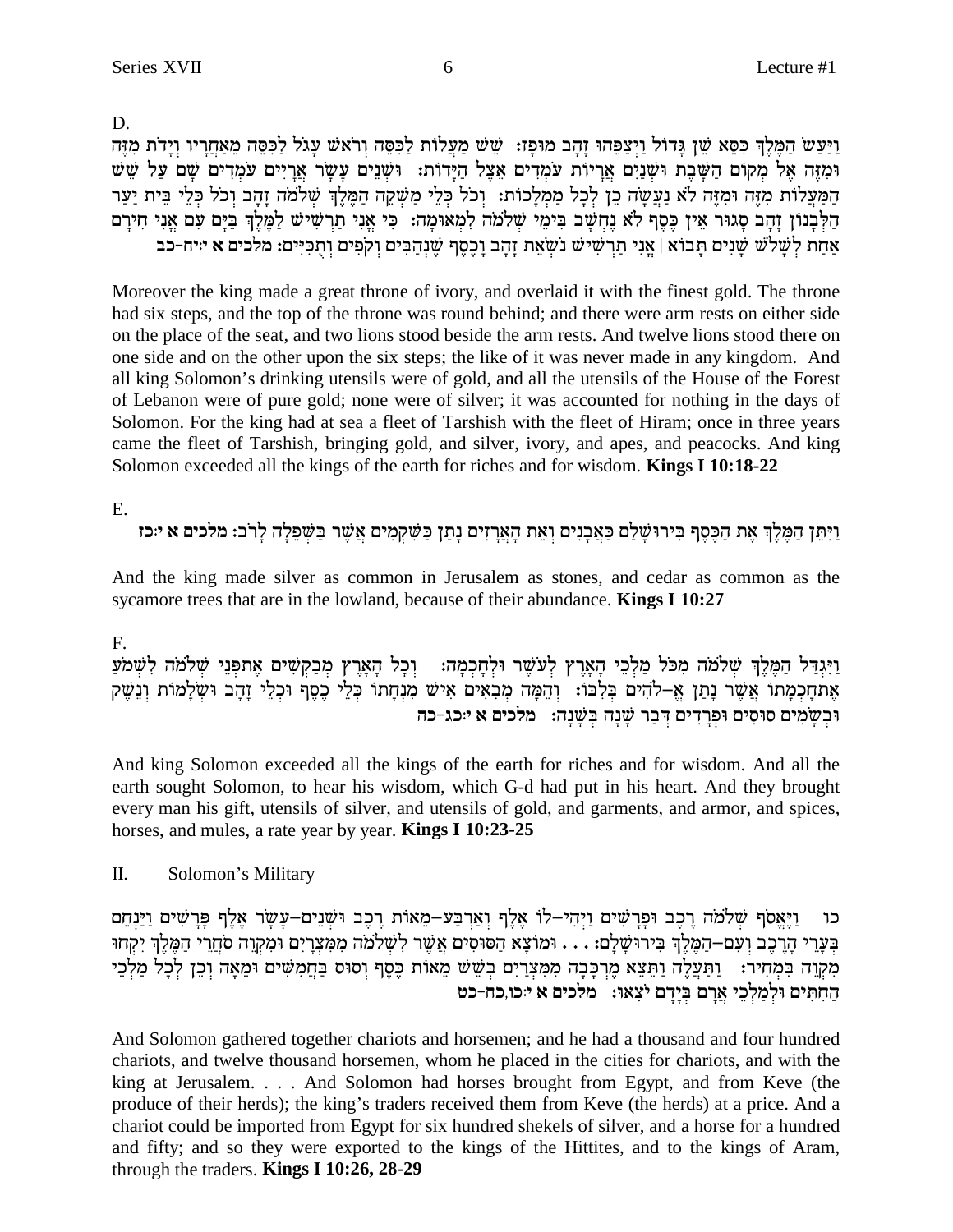$III.$ Solomon's Wives

А.

וַיִתְחַתֵּן שְׁלֹמֹה אֶת פַּרְעֹה מֶלֶךְ מִצְרָיִם וַיִּקַח אֶת בַּת פַּרְעֹה וַיְבִיאֶהָ אֶל עִיר דְּוִד עַד כַּלֹתוֹ לִבְנוֹת  $(1)$ את ביתו ואת בית ד׳ ואת חומת ירושלם סביב: מלכים ג:א

And Solomon made a marriage alliance with Pharaoh king of Egypt, and took Pharaoh's daughter, and brought her to the city of David, until he finished building his own house, and the house of the L-rd, and the surrounding wall of Jerusalem. Kings I 3:1

ויתחתן שלמה: אחר שהכין מלכותו בקרב עמו, הכין אותה גם נגד מלכי ארץ אשר סביב לו  $(2)$ במה שהתחתן עם מלך גדול מושל ממשל רב בימים ההם, ובזה ימצא עזר מצריו מבחוץ: מלבים שם

And Solomon made a marriage alliance: After Shlomo had firmly established [the loyalty] of the people [to] his government, he firmly established his government [as a force to contend with, in the eyes of the surrounding kings [and kingdoms] by creating a marriage alliance with a great and powerful king, thereby insuring military support in the event of an attack by his enemies. Malbim. ibid.

אמר רב יהודה אמר שמואל: בשעה שנשא שלמה את בת פרעה הכניסה לו אלף מיני זמר,  $(3)$ ואמרה לו: כך עושין לעבודה זרה פלונית, וכך עושים לעבודה זרה פלונית, ולא מיחה בה. אמר רב יהודה אמר שמואל: בשעה שנשא שלמה את בת פרעה ירד גבריאל ונעץ קנה בים, ועלה בו שירטון, ועליו נבנה כרך גדול [של רומי]. שבת נו:

Rav Yehudah said in Shmuel's name: When Solomon married Pharaoh's daughter, she brought him a thousand musical instruments and said to him, Thus we play in honor of that idol, thus in honor of that idol, yet he did not protest. Rav Yehudah said in Shmuel's name: When Solomon married Pharaoh's daughter, Gabriel descended and planted a reed in the sea, and it gathered a bank around it, on which the great city of Rome was built. Shabbos 56b

## $B<sub>1</sub>$

והַמַּלֶךְ שָׁלֹמֹה אֲהֵב נַשִּׁים נַכְרִיּוֹת רַבּוֹת וְאֶת בַּת פַּרְעֹה מוֹאֲבִיּוֹת עָמֲנִיּוֹת אֲדֹמִיֹּת הַתִּיֹּת:  $(1)$ מן הגוים אַשֶׁר אַמַר ד׳ אֵל בְּנֵי יִשְׂרָאֵל לֹא תַבֹאו בָהֶם וְהֶם לֹא יָבֹאוּ בָכֶם אֲכֶן יַטּוּ אֶת לְבָבְכֶם אָחֱרִי אֱלֹהֵיהֶם בָּהֶם דָּבַק שִׁלֹמֹה לְאַהֲבָה: וַיִּהִי לוֹ נָשִׁים שָׂרוֹת שִׁבַע מֵאוֹת וּפִלַגְשִׁים שִׁלֹש מֵאוֹת וַיַטּוּ נָשָׁיו את לבו: מלכים יא:א-ג

And king Solomon loved many foreign women, the daughter of Pharaoh, women of the Moabites, Ammonites, Edomites, Sidonians, and Hittites. Of the nations concerning which the L-rd said to the people of Israel, You shall not go in to them, neither shall they come in to you; for surely they will turn away your heart after their gods; Solomon attached himself to these in love. And he had seven hundred wives, princesses, and three hundred concubines; and his wives turned away his heart. **Kings I 11:1-3** 

וכבר באר הרי״א שהיה חטאו משולש. א] מה שאהב נשים נכריות, שלא היה ענינו ענין אדם  $(2)$ הנושא אשה, רק ענין הנער החושק ונפשו קשורה בנפש חשוקתו, כמ"ש בהם דבק שלמה לאהבה, ב] בהיותן נשים נכריות – שאסרה תורה מלהתחתן עמהן, ג] במה שלקח נשים רבות – שהמלך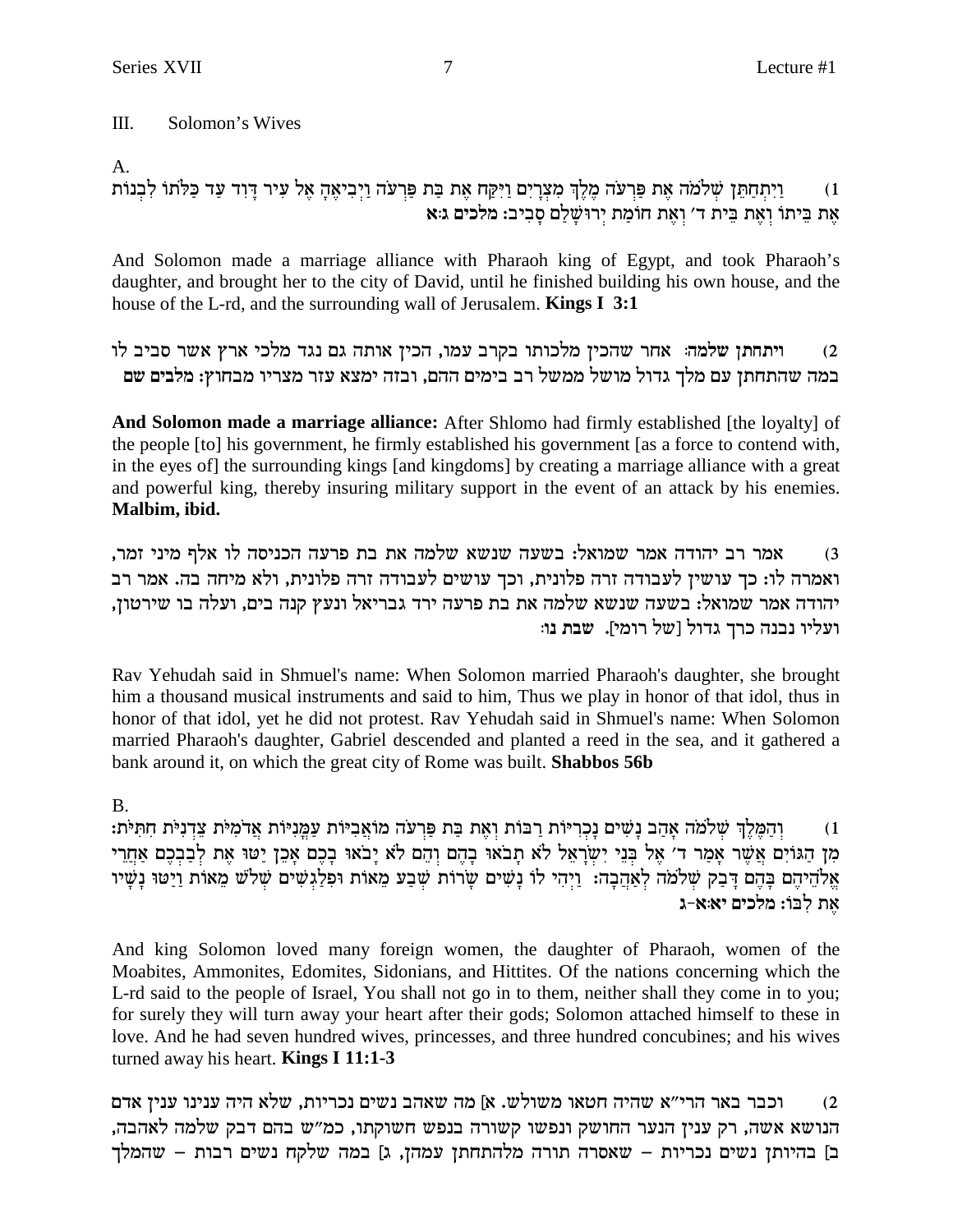מוזהר שלא ירבה לו נשים אפילו כאביגיל, ומפרש נגד נכריות אמר, מואביות עמניות – וכו׳ ובת פרעה בראשן שבה התחיל לקלקל, והגם שגייר אותן, הלא היו: מן הגויים אשר אמר ד' – ואסר מלהתחתן עמהם . . . ועל ידי כן ויטו נשיו את לבבו – שגם בנערותו הטו את לבו רק שבשנות עלומיו עוד עמד טעמו בו והיה ההטיה אל חטאים קלים: מלבים שם

Rav Yitzchak Abrabanel has explained that [Shlomo] sinned in three areas: 1) That which he loved foreign women was not [the love] of a [mature] man to his wife but rather of that of a youth who is enraptured whose soul is bound up with the soul of his beloved, as it says, "Solomon attached himself to these in love." 2) [He sinned] by virtue of the fact that these were foreign women with whom the Torah had forbidden to have relations. 3) He sinned by taking many wives, for a king is admonished from taking many wives, even if they be [as righteous] as Abigail. Regarding the origin of these foreign women it says, "Moabites, Ammonites etc," as well as the daughter of Pharaoh, the first woman with whom he compromised himself. Even though they all converted, nonetheless, they were "of the nations concerning which the L-rd said to the people of Israel, You shall not go in to them, neither shall they come in to you." Because of them, they turned away his heart. Now even though they turned away his heart in his youth, he still was then firm in his commitment and the effect was minor. **Malbim ibid.** 

בהיותן עובדי כוכבים לית להו חתנות, נתגיירו אית להו חתנות. מתיב רב יוסף: (מלכים א'  $(3)$ ג׳) ויתחתן שלמה את (בת) פרעה מלך מצרים – גייורי גיירה. והא לא קבלו גרים לא בימי דוד ולא בימי שלמה מידי הוא טעמא אלא לשולחן מלכים, הא לא צריכא ליה. [ותיפוק ליה] דהא מצרית ראשונה היא וכי תימא, הנך אזלי לעלמא והני אחריני נינהו, והא תניא, א״ר יהודה: מנימין גר מצרי היה לי חבר מתלמידי ר״ע אמר: אני מצרי ראשון ונשאתי מצרית ראשונה, אשיא לבני מצרית שניה כדי שיהא בן בני ראוי לבא בקהל אמר רב פפא: אנן משלמה ליקו ונתיב שלמה לא נסיב מידי דכתיב ביה: (מלכים א׳ י"א) מן הגוים אשר אמר ד׳ אל בני ישראל לא תבואו בהם והם לא יבואו בכם אכן יטו את לבבכם אחרי אלהיהם בהם דבק שלמה לאהבה. אלא קשיא ויתחתן מתוך אהבה יתירה שאהבה מעלה עליו הכתוב כאילו נתחתן בה. יבמות עו.-עו:

For while they are still idolaters their marriages are invalid; only when they are converted are their marriages valid. R. Yoseph raised an objection, "And Solomon made a marriage alliance with Pharaoh king of Egypt, and took Pharaoh's daughter." He caused her to be converted. But, surely, no proselytes were accepted either in the days of David or in the days of Solomon! Was there any reason for it but [that the motive of the proselytes might be the benefits] of the royal table? Such a woman obviously was in no need of it. But let the inference be drawn from the fact that she was an Egyptian of the first generation! And were you to reply that those had already departed, and these are others; surely, it may be pointed out, it was taught: R. Yehudah stated, "Menyamin, an Egyptian proselyte, was one of my colleagues among the disciples of R. Akiva, and he told me: 'I am an Egyptian of the first generation and married an Egyptian woman of the first generation; I shall arrange for my son to marry an Egyptian of the second generation in order that my grandson may be enabled to enter into the congregation of Israel!" R. Papa replied: Are we to take our directions from Solomon! Solomon did not marry at all, for it is written, "Of the nations concerning which the L-rd said to the people of Israel, You shall not go in to them, neither shall they come in to you; for surely they will turn away your heart after their gods; Solomon attached himself to these in love." The expression, "And Solomon made a marriage alliance," however, presents a difficulty! On account of his excessive love for her. Scripture regards him as if he had become allied by marriage to her. Yevamos 76a-b

8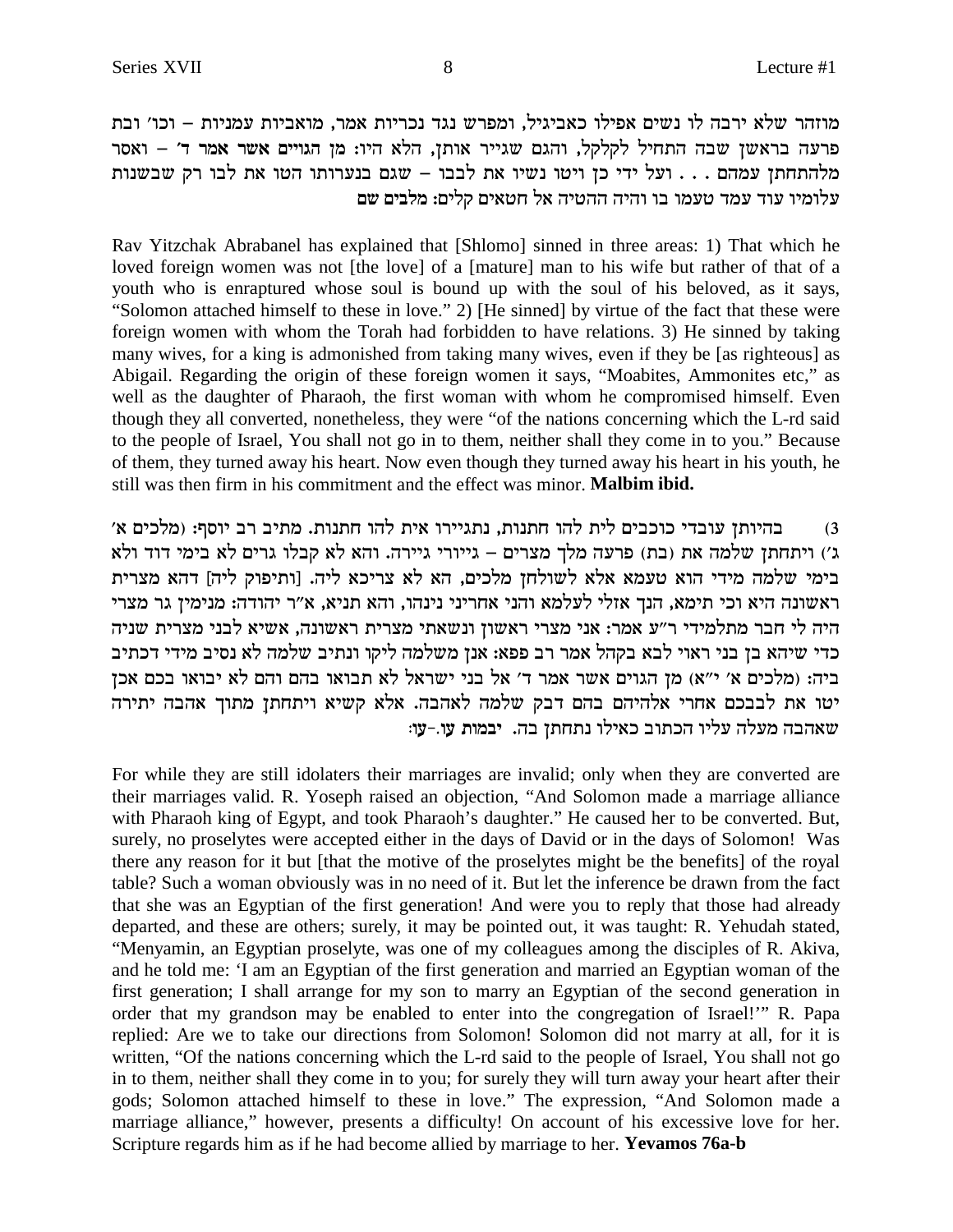9

#### $IV.$ The Spiritual Decline of Solomon

#### $\mathsf{A}$ .

וַיְהִי לִעֲת זְקִנַת שָׁלֹמֹה נַשִּׁיו הַטּוּ אֶת לִבְבוֹ אַחֲרֵי אֱלֹהִים אֲחֲרִים וְלֹא הַיַּה לִבְבוֹ שַׁלֵם עָם ד׳ אֱ–לֹהֵיו כלבב דויד אביו: וילך שלמה אחרי עשתרת אלהי צדנים ואחרי מלכם שקץ עמנים: ויעש שלמה הרע בְעֵינֵי ד׳ וִלֹא מִלָּא אַחֵרִי ד׳ כִּדְוִד אַבִּיו: ) אַז יִבְנָה שָׁלְמֹה בְּמַה לְכְמוֹשׁ שַׁקְץ מוֹאֵב בַּהֵר אֲשֶׁר עַל פִּנֵי יְרוּשַׁלַם וּלְמֹלֶךְ שִׁקְץ בְּנֵי עַמּוֹן: - וְכֵן עַשָׂה לְכָל נַשִּׁיו הַנַּכְרִיּוֹת מַקְטִירוֹת וֹמְזַבְחוֹת לֵאלֹהֵיהֶן: מלכים א  $7 - 7:8$ 

For it came to pass, when Solomon was old, that his wives turned away his heart after other gods; and his heart was not perfect with the L-rd his G-d, as was the heart of David his father. For Solomon went after Ashtoreth the goddess of the Sidonians, and after Milcom the abomination of the Ammonites. And Solomon did evil in the sight of the L-rd, and went not fully after the L-rd, as did David his father. Then did Solomon build a high place for Kemosh, the abomination of Moab, in the hill that is before Jerusalem, and for Molech, the abomination of the Ammonites. And likewise did he for all his foreign wives, who burned incense and sacrificed to their gods. **Kings I 11:4-8** 

## **B.**

אמר רבי שמואל בר נחמני אמר רבי יונתן: כל האומר שלמה חטא אינו אלא טועה, שנאמר (מלכים א׳ יא) ולא היה לבבו שלם עם ד׳ א–להיו כלבב דוד אביו. כלבב דוד אביו הוא דלא הוה מיחטא נמי לא חטא. אלא מה אני מקיים (מלכים א׳ יא) ויהי לעת זקנת שלמה נשיו הטו את לבבו ההיא כרבי נתן. דרבי נתן רמי: כתיב ויהי לעת זקנת שלמה נשיו הטו את לבבו והכתיב כלבב דוד אביו כלבב דוד אביו הוא דלא הוה מיחטא נמי לא חטא הכי קאמר: ויהי לעת זקנת שלמה נשיו הטו את לבבו ללכת אחרי אלהים אחרים ־ ולא הלך. והכתיב (מלכים א' יא) אז יבנה שלמה במה לכמוש שקץ מואב שבקש לבנות ולא בנה. אלא מעתה (יהושע ח) אז יבנה יהושע מזבח לד׳ שבקש לבנות ולא בנה? אלא דבנה, הכא נמי דבנה אלא, כדתניא רבי יוסי אומר: (מלכים ב' כג) ואת הבמות אשר על פני ירושלים אשר מימין להר המשחה אשר בנה שלמה מלך ישראל לעשתרת שקוץ צדונים וגו׳. אפשר בא אסא ולא ביערם, יהושפט ולא ביערם, עד שבא יאשיה וביערם? והלא כל עבודה זרה שבארץ ישראל אסא ויהושפט ביערום אלא: מקיש ראשונים לאחרונים, מה אחרונים לא עשו ותלה בהן לשבח, אף ראשונים לא עשו ותלה בהן לגנאי. והכתיב (מלכים א׳ יא) ויעש שלמה הרע בעיני ד׳ ־ אלא מפני שהיה לו למחות בנשיו, ולא מיחה, מעלה עליו הכתוב כאילו חטא. אמר רב יהודה אמר שמואל: נוח לו לאותו צדיק שיהא שמש לדבר אחר ואל יכתב בו ויעש הרע בעיני ד׳. שבת נו:

R. Shmuel b. Nahmani said in R. Yonathan's name: Whoever maintains that Solomon sinned is merely making an error, for it is said, "And his heart was not perfect with the L-rd his G-d, as was the heart of David his father." It was [merely] not as the heart of David his father, but neither did he sin. Then how do I interpret, For it came to pass, when Solomon was old, that his wives turned away his heart? That is [to be explained] as R. Nathan. For R. Nathan opposed [two verses]: It is written, For it came to pass, when Solomon was old, that his wives turned away his heart, whereas it is [also] written, and his heart was not perfect with the L-rd his G-d, as was the heart of David his father, [implying that] it was [merely] not as the heart of David his father, but neither did he sin? This is its meaning: his wives turned away his heart to go after other gods, but he did not go. But it is written, Then would Solomon build a high place for Chemosh the abomination of Moab? That means, he desired to build, but did not. If so (Joshuah 8:30), "Then Joshua built [yibneh] an altar unto the L-rd," [does this too mean,] he desired to build but did not! Hence it [surely means] that he [actually] built; so here too it means that he built? Rather it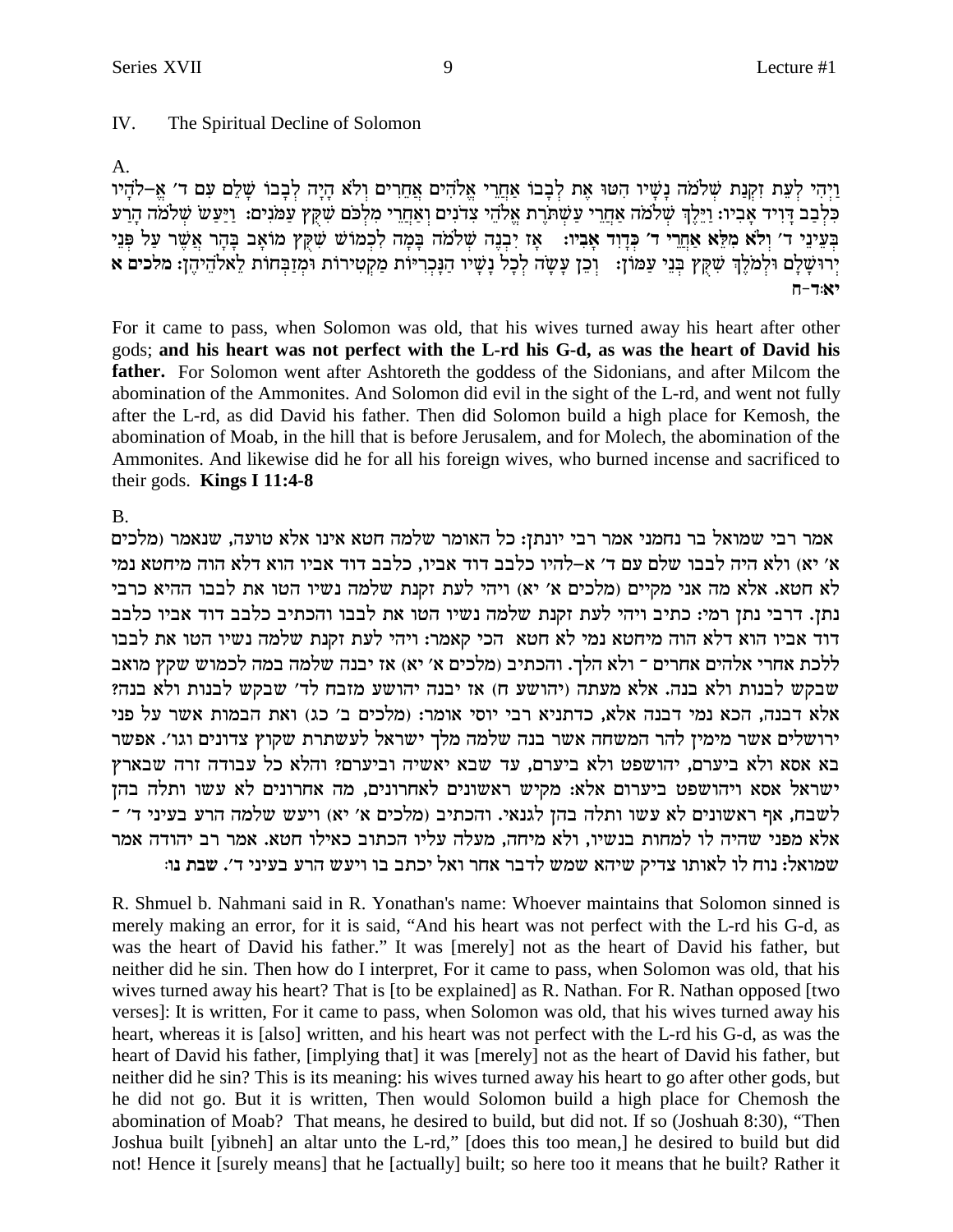is as was taught: R. Yosei said (Kings II 23:13), "And the high places that were before Jerusalem, which were on the right hand of the mount of corruption, which Solomon the king of Israel had builded for Ashtoreth the abomination of Moab [were contaminated by Yoshiah]." - Now, is it possible that Assa came and did not destroy them, then Yehoshaphat, and he did not destroy them, until Yoshiah came and destroyed them! But surely Assa and Yehoshaphat destroyed all the idolatrous cults in Palestine? Hence [the explanation is that] the earlier are assimilated (compared) to the later: just as the later did not do, yet it was ascribed to them, to their glory, so the earlier ones too did not do, yet it was ascribed to them, to their shame. - But it is written, "And Solomon did that which was evil in the sight of the L-rd?" But because he should have restrained his wives, but did not, the Writ regards him as though he sinned. Rav Yehudah said in Shmuel's name: Better had it been for that righteous man to be an acolyte to the unmentionable (i.e. a servant of idol worshippers), only that it should not be written of him, And he did that which was evil in the sight of the L-rd."**Shabbos 56b**

C.

שׂוֹם תַּשִׂים עָלֵיךְ מֵלֵךְ אֲשֵׁר יִבְחַר ד' אֵ–לֹהֵיךְ בּוֹ מִקֵרֵב אַחֵיךְ תָּשִׂים עָלֵיךְ מֵלֵךְ לֹא תוּכַל לָתֵת עָלֵיךְ איש נַכְרִי אֲשֶׁר לֹא אַחִיךְ הוּא: [יִק לֹא יַרִכְּה לּוֹ סוּסִים וְלֹא יַשִׁיב אֶת הַעָּם מְצִרַיִמָה לְמַעַן הַרְבּוֹת סוּס וַד׳ אָמַר לָכֶם לֹא תֹסִפוּן לְשׁוּב בַּדֶרֶךְ הַזֶּה עוֹד: וְלֹא יַרְבֶּה לּוֹ נָשִׁים וְלֹא יְסוּר לְבְבוֹ וְכֶסֶף וְזָהָב לֹא יַרְבֶּה **fi** מאד: דברים יז:טו-יז

You shall set him king over you, whom the L-rd your G-d shall choose; one from among your brothers shall you set king over you; you may not set a stranger over you, who is not your brother. But he shall not multiply horses to himself, nor cause the people to return to Egypt, to the end that he should multiply horses; for as much as the L-rd has said to you, You shall henceforth return no more that way. Neither shall he multiply wives to himself, that his heart turn not away; nor shall he greatly multiply to himself silver and gold. **Deuteronomy 17:15-17**

#### D.

מכר רבי יצחק: מפני מה לא נתגלו טעמי תורה שהרי שתי מקראות נתגלו טעמן נכשל בהן  $\alpha$ גדול העולם. כתיב (דברים י"ז) לא ירבה לו נשים, אמר שלמה: אני ארבה ולא אסור, וכתיב (מלכים א׳ י״א) ויהי לעת זקנת שלמה נשיו הטו את לבבו. וכתיב (דברים י״ז) לא ירבה לו סוסים, ואמר : **שלמה: אני ארבה ולא אשיב וכתיב (מלכים א׳ י) ותצא מרכבה ממצרים בשש וגו׳. סנהדרין כא** 

Rabbi Yitzchak said: Why were the reasons that the laws of the Torah were [generally] not revealed? Because in two verses reasons were revealed, and they caused the greatest man in the world [Solomon] to stumble. Thus it is written (Deuteronomy 17:17), "He shall not multiply wives to himself," whereas Solomon said, "I will multiply wives yet not let my heart be perverted." Yet we read (Kings I 11:4), "When Solomon was old, his wives turned away his heart." Again it is written (Deuteronomy 17:16), "He shall not multiply to himself horses," concerning which Solomon said, "I will multiply them, but will not cause [Israel] to return [to Egypt]." Yet we read (Kings I 10:29), "And a chariot came up and went out of Egypt for six [hundred shekels of silver]."**Sanhedrin 21b**

שלמה המלך והחכים על גזירתו של הקב"ה ואמר למה אמר הקב"ה לא ירבה לו נשים (2 לא בשביל שלא יסור לבבו אני ארבה ולבי לא יסור אמרו רבותינו באותה שעה עלתה יו"ד שבירבה ונשתטחה לפני הקב"ה ואמרה רבון העולמים לא כך אמרת אין אות בטלה מן התורה לעולם הרי שלמה עומד ומבטל אותי ושמא היום יבטל אחת ולמחר אחרת עד שתתבטל כל התורה כולה אמר **`:e dax zeny** . . . lhan ipi` jnn dvewe oilha eidi ea `veik sl`e dnly d"awd dl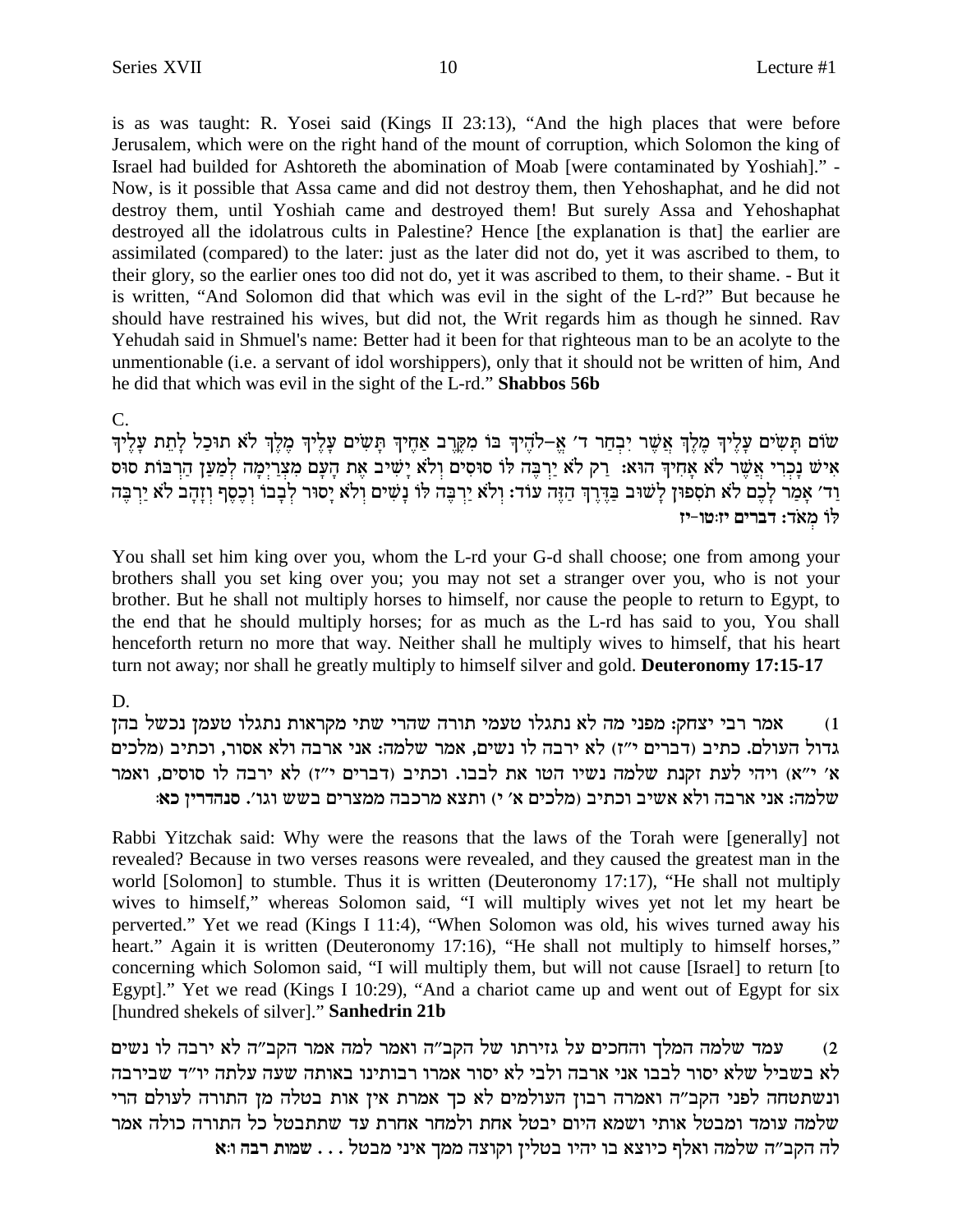Shlomo arose and analyzed the decree of the Holy One, blessed be He. He said, "Why did the Holy One, blessed be He, say, 'He shall not multiply wives to himself'? Isn't it because they may turn away his heart? I will multiply wives and my heart will not be turned away!" Our teachers said: At that moment the "yud" of the word "yirbeh" (multiply) prostrated herself before the Holy One, blessed be He and said, "Master of the Universe, didn't You say that not one letter of the Torah will ever became null and void. Behold Shlomo arose and anulled me. Perhaps today he will anull one [letter] and tomorrow another [letter] until the entire Torah will became null and void. The Holy One, blessed be He, said to her, "Let Shlomo and a thousand like him become nullified, but I will not let one jot of you to become nullified." Midrash Shemos Rabbah 6:1

V. The Final Days of Solomon

A.

וַיִּתְאַנַף ד׳ בִּשְׁלֹמֹה כִּי נָטָה לְבָבוֹ מֵעִם ד׳ אֱ–לֹהֵי יִשְׂרָאֵל הַנִּרְאָה אֵלְיו פַּעֲמָיִם: וְצִוָּה אֵלְיו עַל הַדֶּבְר הַדֶּה לְבְלְתִּי לֵכֶת אֲחֲרֵי אֱלֹהִים אֲחֵרִים וְלֹא שַׁמַר אֶת אֲשֶׁר צְוָה ד': [יֹּאמֶר ד' לְשִׂלֹמֹה יַעַן אֲשֶׁר הָיִתַה זאת עִמַּךְ וְלֹא שָׁמַרְתָּ בְּרִיתִי וְחָקֹתַי אֲשֵׁר צִוְיֹתִי עָלֵיךְ קָרֹעַ אֵקְרַע אֵת הַמַּמְלָכָה מֵעָלֵיךְ וּנְתַתִּיהָ לְעַבְדֵּךְ: אַךְ בְּיָמֶיֹךְ לֹא אֶעֱשֶׂנָה לְמַעַן דְוִד אָבִיךְ מִיַּד בִּנְךָ אֶקְרָעֶנָה: וַלֹּן אֶת כָּל הַמַּמְלָכָה לֹא אֶקְרָע שֵׁבֶט אֶחָד<br>אֶתֵּן לִבְנֶךְ לְמַעַן דְוִד עַבְדִּי וּלְמַעַן יְרוּשָׁלַם אֲשֶׁר בְּחָרְתִּי: | מל

And the L-rd was angry with Solomon, because his heart was turned from the L-rd G-d of Israel, which had appeared to him twice, And had commanded him concerning this thing, that he should not go after other gods; but he kept not that which the L-rd commanded. Therefore the L-rd said to Solomon, Since this is your mind, and you have not kept My covenant and My statutes, which I have commanded you, I will surely tear the kingdom from you, and will give it to your servant. However in your days I will not do it for David your father's sake; but I will tear it from the hand of your son. But I will not tear away all the kingdom; but will give one tribe to your son for David my servant's sake, and for Jerusalem's sake which I have chosen. Kings I 11:9-13

## **B.**

אך בימיך לא אעשנה – שגמר העשיה לא יהיה בימיך וזה למען דוד אביך – וזה יובן עפ״מ שבארתי שד׳ נתן המלכות לבנו של דוד בלא תנאי, רק לזרע זרעו של דוד נתנה המלכות בתנאי כמ״ש נשבע ה׳ לדוד אמת לא ישוב ממנה מפרי בטנך אשית לכסא לך, וזה היה בלי תנאי, שעז״א אמת לא ישוב ממנה, אם ישמרו בניך בריתי וכו' גם בניהם עדי עד ישבו לכסא לך, א"כ על בני בניו של דוד התנה תנאי שישמרו בריתי, וע"כ לא יכול לקרוע את המלכות בימיו, רק בימי בנו: מלבים שם יב

**However in your days I will not do it:** The completion of the [tearing apart of the kingdom] will not happen in your days for the sake of David your father. This can be understood by the fact that Hashem gave the kingdom to the son of David unconditionally. Only to the seed of his seed was the kingdom given conditionally, as it is written (Psalms 132:11), "The L-rd has sworn in truth to David; He will not turn from it; One of the sons of your body I will set on your throne." This promise was made unconditionally. Regarding this it is written (ibid.), "The L-rd has sworn in truth to David; He will not turn from it." Regarding the children's children, however, it is written (ibid. 12), "If your children will keep My covenant and My testimony that I shall teach them, *their* children shall also sit upon your throne for evermore." This promise was made on condition that they guard the covenant. Consequently, He wasn't able to tear apart the kingdom during the life of Solomon. Malbim ibid. verse 12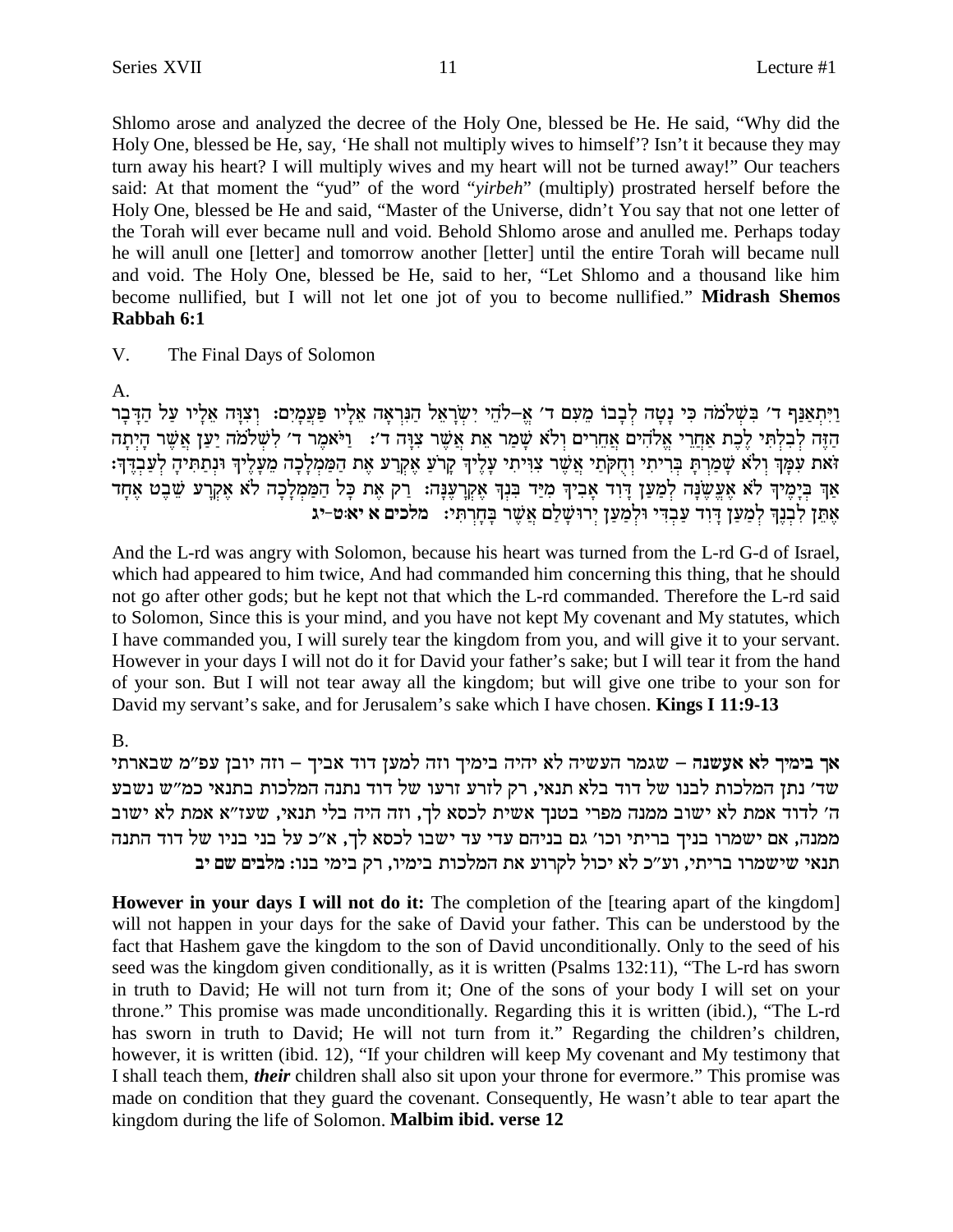וַיַּקֵם ד' שַׂטַן לְשָׁלֹמֹה אֶת הַדָד הַאֲדֹמִי מְזֵרַע הַמֶּלֶֹךְ הוּא בָּאֱדוֹם: וַיָּהִי בְּהִיוֹת דְּוִד אֶת אֲדוֹם בַּעֲלוֹת יוֹאָב שַׂר הַצָּבָא לְקַבֵּר אֶת הַחֲלָלִים וַיַּךְ כָּל זָכָר בֵּאֱדוֹם: כִּי שֵׁשֶׁת חֲדָשִׁים יַשַּׁב שָׁם יוֹאָב וְכָל יִשְׂרָאֵל עַד הִכְרִית כַּל זָכָר בֵּאֱדוֹם: וַיִּבְרַח אֲדַד הוּא וַאֲנָשִׁים אֲדֹמִיִּים מֵעַבְדֵי אָבְיו אִתּוֹ לַבוֹא מִצְרַיִם וַהֲדַד נַעַר קָטָן: וַיָּקָמוּ מִמְּדִיָן וַיָּבֹאוּ פָּאוָךן וַיִּקְחוּ אֲנָשִׁים עִמָּם מִפָּאוָךן וַיָּבֹאוּ מִצְרַיִם אֶל פַּרִעֹה מֶלֶךְ מִצְרַיִם וַיִּתֶּן לוֹ בְיָת וְלֵחֵם אָמַר לוֹ וְאֵרֶץ נָתַן לוֹ: וַיִּמְצָא הֲדָד חֵן בִּעֵינֵי פַרְעֹה מְאֹד וַיִּתֵּן לוֹ אִשָּׁה אֵת אֲחוֹת אִשְׁתּוֹ אֲחוֹת תַּחִפְּנֵיס הַגִּבְירַה: וַתֵּלֵד לוֹ אֲחוֹת תַּחִפְּנֵיס אֶת גִּנְבַת בְּנוֹ וַתְּגִמְלֵהוּ תַחִפְּנֵס בְּתוֹךְ בֵּית פַּרְעֹה וַיִּהִי גְנְבַת בֵּית פַּרְעֹה בְּתוֹךְ בְּנֵי פַרְעֹה: וַהֲדָד שַׁמַע בְּמִצְרִיִם כִּי שַׁכָב דַּוְד עִם אֲבֹתַיו וְכִי מֶת יוֹאֲב שַׂר הַצָּבָא וַיֹּאמֶר הֲדֵד אֶל פַּרְעֹה שַׁלְחֵנִי וְאֵלֵךְ אֶל אַרְצִי: וַיֹּאמֶר לוֹ פַרְעֹה כִּי מַה אַתַּה חַסֶר עִמְי וְהִנִּךְ מְבַקֵּשׁ לַלְכֶת אֵל אַרצֶךְ וַיֹּאמֶר | לֹא כִּי שַׁלֵּחַ תִּשַׁלְחֵנִי: | וַיַּקֵם אֵ–לֹהִים לוֹ שַטַן אֶת רְזוֹן בֵּן אֲלִיַדַע אֲשֶׁר בַּרַח מֵאֶת הַדַדְעָזֶר מֶלֶךְ צוֹבָה אֲדֹנַיו: וַיִּקְבֹּץ עַלִיו אֲנַשִׁים וַיָּהִי שַׂר גִּדוּד בַּהֲרֹג דְוָד אֹתַם וַיַּלְכוּ דַמֲשֶׂק וַיֵּשָׁבוּ בָה וַיִּמְלְכוּ בְּדַמַּשֶׂק: וַיִּהִי שַׂטַן לִיִשְׂרָאֵל כַּל יִמֵי שִׁלֹמֹה וְאֶת הַרַעָּה אֲשֶׁר הֲדַד וַיַּקַץ בִּיְשְׂרָאֵל וַיִּמְלֹךְ עָל ארם: מלכים יא:יד-כה

And the L-rd raised up an adversary to Solomon, Hadad the Edomite; he was of the king's seed in Edom. For it came to pass, when David was in Edom, and Joab the captain of the army was gone to bury the killed, after he had struck every male in Edom; For six months Joab remained there with all Israel, until he had cut off every male in Edom; That Hadad fled, he and certain Edomites of his father's servants with him, to go to Egypt; Hadad being still a little child. And they arose from Midian, and came to Paran; and they took men with them from Paran, and they came to Egypt, to Pharaoh king of Egypt; which gave him a house, and bread, and gave him land. And Hadad found great favor in the sight of Pharaoh, so that he gave him for a wife the sister of his own wife, the sister of Tahpenes the queen. And the sister of Tahpenes bore him Genubath his son, whom Tahpenes weaned in Pharaoh's house; and Genubath was in Pharaoh's household among the sons of Pharaoh. And when Hadad heard in Egypt that David slept with his fathers, and that Joab the captain of the army was dead, Hadad said to Pharaoh, Let me depart, that I may go to my own country. Then Pharaoh said to him, But what have you lacked with me, that, behold, you seek to go to your own country? And he answered, Nothing; but let me go anyway. And G-d also raised up another adversary, Rezon the son of Eliadah, who fled from his lord Hadadezer king of Zobah; And he gathered men to him, and became captain over a band, when David slew them; and they went to Damascus, and lived there, and made him king in Damascus. And he was an adversary to Israel all the days of Solomon, beside the mischief that Hadad did; and he loathed Israel, and reigned over Aram. Kings I 11:14-25

## D.

וְיַרַבְעָם בֵּן נִבְט אֶפְרַתִי מִן הַצְרֵדָה וְשֵׁם אָמוֹ צְרוּעָה אָשָׁה אַלְמַנָה עֶבֶד לְשָׁלֹמֹה וַיַּרֵם יַד בַּמֵּלֵךְ:  $(1)$ וְזֶה הַדָּבָר אֲשֶׁר הֵרִים יַד בַּמֵּלֵךְ שְׁלֹמֹה בָּנָה אֶת הַמְּלוֹא סַגַר אֶת פֵּרֶץ עִיר דָּוִד אָבְיו: וְהָאִישׁ יַרְבְעָם גִּבּוֹר חַיָּל וַיַּרָא שָׁלֹמֹה אֶת הַנַּעַר כִּי עֹשֶׂה מִלָּאכָה הוּא וַיַּפְקֶד אתו לְכָל סֵבֶל בֵּית יוֹסֵף: מלכים יא כו-כח

And Jeroboam the son of Nebat, an Ephraimite of Zereda, Solomon's servant, whose mother's name was Zeruah, a widow, lifted up his hand against the king. And this was the reason why he lifted up his hand against the king; Solomon built Millo, and repaired the breaches of the city of David his father. And the man Jeroboam was a mighty man of valor; and Solomon seeing that the young man was industrious, made him ruler over all the labor of the house of Joseph. Kings I 11:26-28

אמר רבי יוחנן: מפני מה זכה ירבעם למלכות מפני שהוכיח את שלמה. ומפני מה נענש מפני  $(2)$ שהוכיחו ברבים. שנאמר (מלכים א' י"א) וזה הדבר אשר הרים יד במלך שלמה בנה את המלוא סגר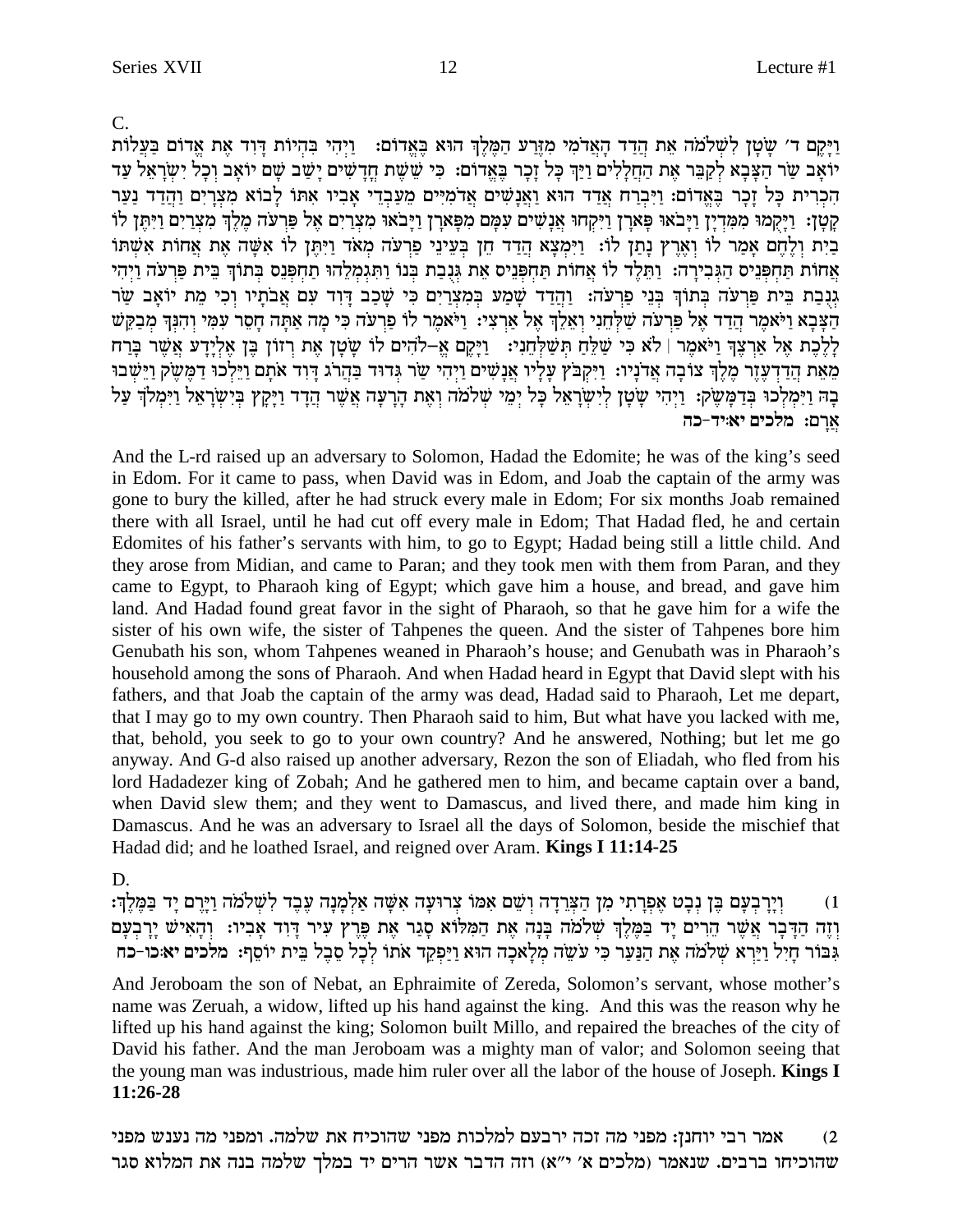את פרץ עיר דוד אביו. אמר לו: דוד אביך פרץ פרצות בחומה כדי שיעלו ישראל לרגל, ואתה גדרת אותם כדי לעשות אנגריא לבת פרעה ומאי וזה אשר הרים יד במלך אמר רב נחמן: שחלץ תפיליו בפניו. סנהדרין קא:

R. Yohanan said: Why did Jeroboam merit sovereignty? Because he reproved Solomon. And why was he punished? Because he reproved him publicly. As it is written, And this was the cause that he lifted up his hand against the king: Solomon built Millo, and repaired the breaches of the city of David his father. He said thus to him: Your father David made breaches in the wall, that Israel might come up [to Jerusalem] on the Festivals; while you have closed them, in order to exact toll (draft workers) for the benefit of Pharaoh's daughter. What is meant by And this was the cause that he lifted up his hand against the king? R. Nahman said: He took off his *tefilin* (phylacteries) in front of him. Sanhedrin 101b

חלץ תפילין: אין נכון להיות בגלוי ראש לפני המלך, והוא התחיל במרד בכך להראות ולומר  $(3)$ לו שאינו נוהג כמלך. סנהדרין קא:

He took off his *tefilin*: It is improper to stand before the king with an uncovered head. He began the rebellion in this way to show and tell him that he wasn't acting as a king should. **Rashi, ibid.** 

Е.

וַיְהִי בַּעֲת הַהִיא וַיַרְבְעָם יָצָא מִירוּשַׁלַם וַיִּמְצָא אֹתוֹ אַחַיַּה הַשִּׁילֹנִי הַנַּבִיא בַּדֶּרֶךְ וְהוּא מִתְכַּסֶּה בִּשַׂלְמַה חֵרַשָּׁה וּשִׁנֵיהֵם לְבַדֵּם בַּשָּׂדֵה: וַיִּתִפּשׁ אֲחִיָּה בַּשַּׂלְמָה הַחֲדָשָׁה אֲשֶׁר עָלְיו וַיִּקְרָעֶהָ שְׁנֵים עָשָׂר קְרָעִים: וַיֹּאמֵר לְיָרָבְעָם קַח לְךָ עֲשָׂרָה קְרָעִים כִּי כֹה אָמַר ד׳ אֵ–לֹהֵי יִשְׂרָאֵל הִנְנִי קֹרֵעַ אֶת הַמַּמִלָּכָה מִיַּד שִׁלֹמֹה וְנָתַתִּי לְךָ אֶת עֲשָׂרָה הַשִּׁבָטִים: וְהַשֵּׁבֵט הָאֶחָד יִהְיֵה לּוֹ לְמַעַץ | עַבְדִּי דָוְד וּלְמַעַץ יִרוּשָׁלַם הַעִיר אֲשֶׁר בָחַרְתִּי בָה מִכֹּל שָׁבְטֵי יִשְׂרָאֵל: יַעֲן | אֲשֵׁר עֲזָבוּנִי וַיִּשְׁתַּחֲווּ לְעַשְׁתֹּרֶת אֱלֹהֶי צִדֹנִין לְכְמוֹשׁ אֱלֹהֶי מוֹאָב וּלְמִלְכֹם אֱלֹהֵי בְנֵי עַמּוֹן וִלֹא הָלְכוּ בִדְרָכַי לַעֲשׂוֹת הַיָּשָׁר בִּעֵינַי וְהָקֹתַי וּמִשִׁפְּטַי כִּדְוִד אָבִיו: וְלֹא אֶקַח אֶת כָּל הַמַּמְלָכָה מִיָּדוֹ כִּי | נָשִׂיא אֲשָׁתֵנּוּ כֹּל יִמֵי חַיָּיו לְמַעַן דָוִד עַבְדִי אֲשֵׁר בָּחַרִתִּי אֹתוֹ אֲשֵׁר שָׁמַר מִצְוֹתַי וְחִקְּתֵי: וְלַקַחְתִּי הַמְּלוּכָה מִיַּד בְּנוֹ וּנְתַתִּיהַ לְךָ אֶת עֲשֶׂרֶת הַשִּׁבְטִים: וְלִבְנוֹ אֶתֶּן שֶׁבֵט אֲחָד לְמַעַּן הֵיוֹת נִיר לְדַוִיד עַבְדִּי כַּל הַיַּמִים | לְפַנֵי בִּירוּשָׁלַם הַעִּיר אֲשֶׁר בַּחַרְתִּי לִי לַשוּם שִׁמִי שָׁם: וְאֹתְךָ אָקָח וּמַלְכָתַּ בְּכֹל אָשֶׁר תַּאוּה נַפְשֶׁךְ וַהִייַתְ מֵלֶךְ עַל יַשְׂרָאֵל: וְהַיָּה אִם תִּשְׁמֵע אֶת כַּל אֲשֶׁר אֲצַוּךְ וְהַלְכַתַּ בדרכי ועשית הישר בעיני לשמור חקותי ומצותי כאשר עשה דוד עבדי והייתי עמד ובניתי לד בית נאמן כאשר בניתי לדוד ונתתי לך את ישראל: נאענה את זרע דוד למען זאת אך לא כל הימים: וַיִּבְקֵשׁ שִׁלֹמֹה לְהָמִית אֶת יָרָבְעָם וַיָּקָם יָרְבְעָם וַיִּבְרַח מִצְרַיִם אֶל שִׁישַׁק מֶלֶךְ מִצְרַיִם וַיְהִי בְמִצְרַיִם עַד מות שלמה: מלכים יא:כט-מ

And it came to pass at that time when Jeroboam went from Jerusalem, that the prophet Ahijah the Shilonite found him in the way; and he had clad himself with a new garment; and the two were alone in the field; And Ahijah caught the new garment that was on him, and tore it in twelve pieces; And he said to Jeroboam, Take you ten pieces; for thus said the L-rd, the G-d of Israel, Behold, I will tear the kingdom from the hand of Solomon, and will give ten tribes to you; But he shall have one tribe for my servant David's sake, and for Jerusalem's sake, the city which I have chosen from all the tribes of Israel; Because they have forsaken Me, and have worshipped Ashtoreth the goddess of the Sidonians, Kemosh the god of the Moabites, and Milcom the god of the Ammonites, and have not walked in My ways, to do that which is right in My eyes, and to keep My statutes and My judgments, as did David his father. But I will not take the whole kingdom from his hand; but I will make him prince all the days of his life for David My servant's sake, whom I chose, because he kept My commandments and My statutes; But I will take the kingdom from his son's hand, and will give it to you, ten tribes. And to his son will I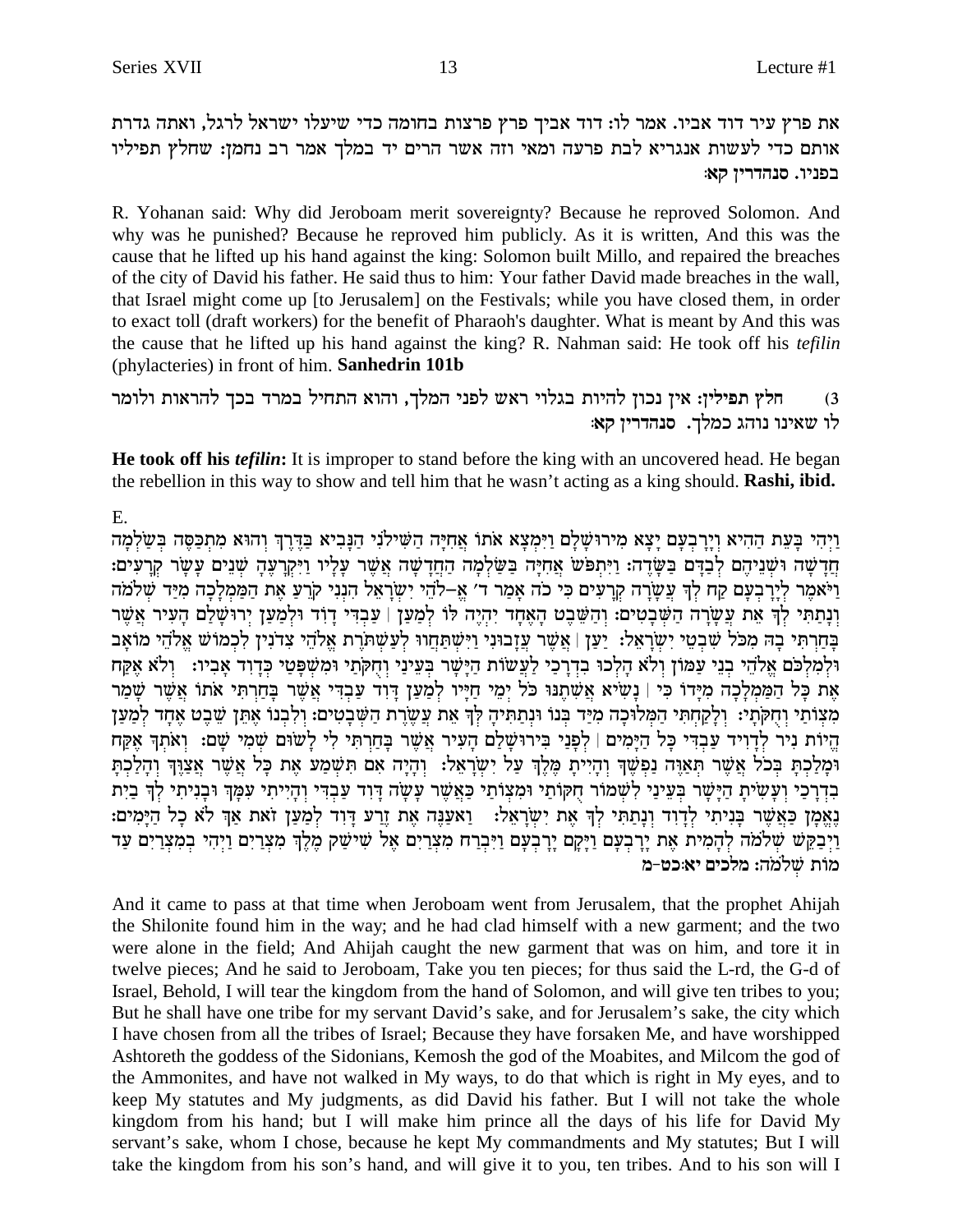give one tribe, that David My servant may have a lamp always before Me in Jerusalem, the city which I have chosen to put My name there. And I will take you, and you shall reign according to all that your soul desires, and you shall be king over Israel. And it shall be, if you will listen to all that I command you, and will walk in My ways, and do what is right in My sight, to keep My statutes and My commandments, as David My servant did; that I will be with you, and build you a sure house, as I built for David, and will give Israel to you. And I will for this afflict the seed of David, but not forever. Solomon sought therefore to kill Jeroboam. And Jeroboam arose, and fled to Egypt, to Shishak king of Egypt, and was in Egypt until the death of Solomon. Kings I  $11:29-40$ 

 $F_{1}$ 

וְיֵתֵר דִּבְרֵי שִׁלֹמֹה וְכָל אֲשֶׁר עָשָׂה וְחָכִמְתוֹ הֲלוֹא הֵם כִּתְבִים עַל סֵפֶר דִּבְרֵי שָׁלֹמֹה: וְהַיָּמִים אֲשֶׁר מָלַךְ שלמה בירוּשָׁלַם עַל כָל יִשְׂרָאֵל אַרְבָעִים שָׁנָה: וַיִּשְׁכַּב שָׁלֹמֹה עִם אֲבֹתָיו וַיִּקְבֵר בְּעִיר דְוִד אָבִיו וַיִּמְלֹךְ רחבעם בנו תחתיו: מלכים יא:מא-מב

And the rest of the acts of Solomon, and all that he did, and his wisdom, are they not written in the Book of the Acts of Solomon? And the time that Solomon reigned in Jerusalem over all Israel was forty years. And Solomon slept with his fathers, and was buried in the city of David his father; and Rehoboam his son reigned in his place. Kings I 11:41-42

אמר ריש לקיש: בתחילה מלך שלמה על העליונים שנאמר (מלכים א' ה') וישב שלמה על כסא ד', ולבסוף מלך על התחתונים, שנאמר (דברי הימים א׳ כ״ט) כי הוא רדה בכל עבר הנהר מתפסח ועד עזה. רב ושמואל, חד אמר: תפסח בסוף העולם ועזה בסוף העולם, וחד אמר: תפסח ועזה בהדי הדדי הוו יתבו וכשם שמלך על תפסח ועל עזה כך מלך על כל העולם כולו, ולבסוף לא מלך אלא על ישראל, שנאמר (קהלת א׳) אני קהלת הייתי מלך על ישראל וגו׳, ולבסוף לא מלך אלא על ירושלים, שנאמר (קהלת א') דברי קהלת בן דוד מלך בירושלים, ולבסוף לא מלך אלא על מטתו, שנאמר (שיר השירים ב׳) הנה מטתו שלשלמה וגו׳, ולבסוף לא מלך אלא על מקלו, שנאמר (קהלת א׳) זה היה חלקי מכל עמלי. רב ושמואל, חד אמר: מקלו, וחד אמר: גונדו. הדר או לא הדר? רב ושמואל, חד אמר: הדר, וחד אמר: לא הדר, מאן דאמר לא הדר מלך והדיוט, ומאן דאמר הדר מלך והדיוט ומלך. סנהדריו כ:

Resh Lakish said: At first, Solomon reigned over the higher beings, as it is written (Chronicles 29:23), "Then Solomon sat on the throne of the L-rd as king;" afterwards, [having sinned,] he reigned [only] over the lower, as it is written (Kings I 5:4), "For he had dominion over all the region on this side of the river, from Tifsah even to Gaza." Rav and Shmuel [explain this verse in different ways]: One says, Tifsah was situated at one end of the world and Gaza at the other. The other says: Tifsah and Gaza were beside each other, and just as he reigned over these, so did he reign over the whole world. But eventually his reign was restricted to Israel, as it is written (Ecclesiastes 1:12), "I, Koheleth, have been king over Israel etc." Later, his reign was confined to Jerusalem alone, even as it is written (Ecclesiates 1:1), "The words of Koheleth, son of David, king in Jerusalem." And still later he reigned only over his bed, as it is written (Song of Songs 3:7), "Behold it is the bed of Solomon, three-score mighty men are about it etc." And finally, he reigned only over his staff as it is written (Ecclesiates 2:10), "This was my portion from all my labor." Rav and Shmuel [explain this differently]: One says: His staff [was all that was left him]; the other: His bowl. Did he regain his first power, or not? Rav and Shmuel [differ]: One maintains that he did; the other, that he did not. The one who says that he did not, agrees with the view that Solomon was first a king and then a commoner; the other, who says that he did, agrees with the view that he was first king, then commoner and finally king again. Sanhedrin 20b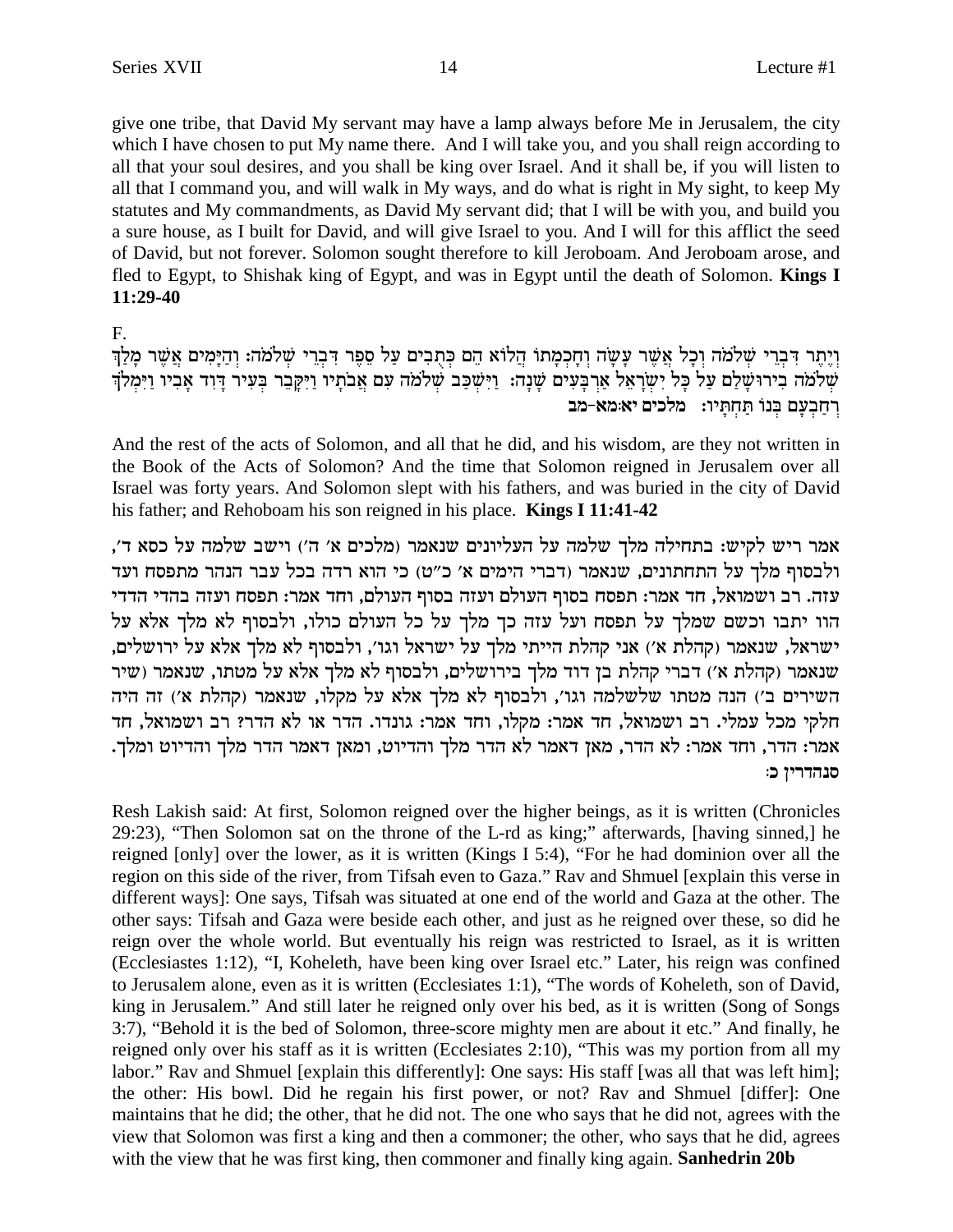# TIMELINE: FROM ABRAHAM TO SOLOMON מאברהם עד שלמה

(סדר עולם) **DATE** 

| 1810 BCE       | א׳ תתקמ״ט | Birth of Abraham                 | אברהם                 |  |
|----------------|-----------|----------------------------------|-----------------------|--|
| 1710 BCE       | ב׳ מ״ט    | Birth of Isaac                   | יצחק                  |  |
| 1650 BCE       | ב' ק"ט    | <b>Birth of Jacob</b>            | יעקב                  |  |
| 1563 BCE       | ב׳ קצ״ו   | Birth of Judah                   | יהודה<br>פרץ<br>חצרון |  |
| 1520 BCE       | ב׳ רל״ט   | <b>Egyptian Exile</b>            |                       |  |
|                |           |                                  | רם                    |  |
|                |           |                                  | עמינדב                |  |
|                |           |                                  | נחשון                 |  |
| 1390 BCE       | ב׳ שס״ט   | <b>Birth of Moses</b>            |                       |  |
| 1310 BCE       | ב׳ תמ״ט   | Exodus                           |                       |  |
|                |           |                                  | שלמון                 |  |
| 1270 BCE       | ב׳ תפ״ט   | Death of Moses                   |                       |  |
| 1242 BCE       | ב' תקי״ז  | Death of Joshua                  |                       |  |
|                |           |                                  | בועז                  |  |
|                |           |                                  | עובד                  |  |
|                |           |                                  | ישי                   |  |
| <b>905 BCE</b> | ב׳ תתנ״ה  | <b>Birth of David</b>            | דוד                   |  |
| <b>875 BCE</b> |           | Reign of David                   |                       |  |
| <b>847 BCE</b> |           | <b>Birth of Solomon</b>          | שלמה                  |  |
| 835 BCE        | ב׳ תתקכ״ה | Reign of Solomon                 |                       |  |
| <b>831 BCE</b> | ב׳ תתקכ״ט | The Building of the First Temple |                       |  |
|                |           |                                  |                       |  |